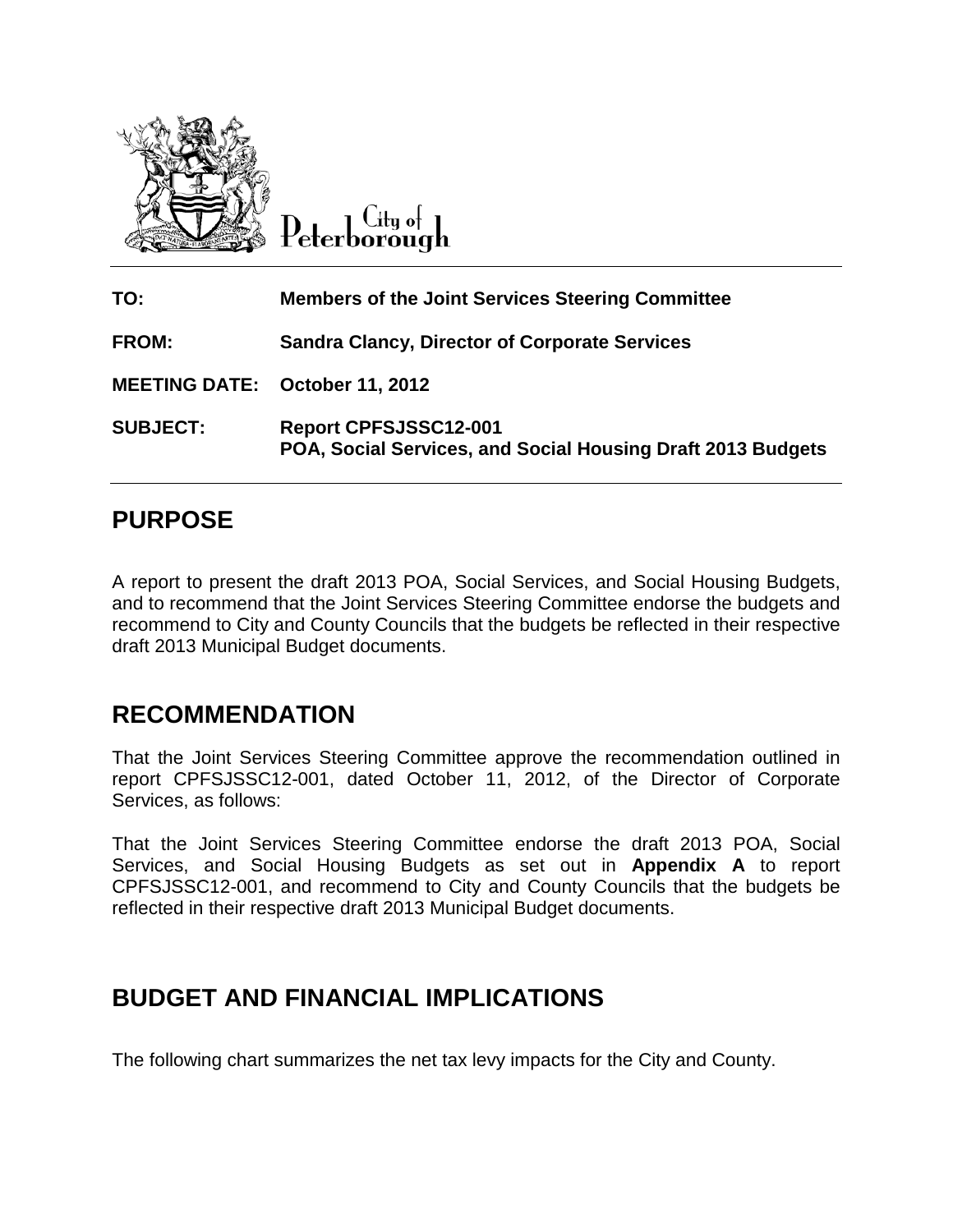| <b>Description</b>     | 2012 Net Tax<br><b>Levy Impact</b> | 2013 Net Tax<br><b>Levy Impact</b> | \$ Change  | % Change         |
|------------------------|------------------------------------|------------------------------------|------------|------------------|
| Col 1                  | Col 2                              | Col <sub>3</sub>                   | Col 4      | Col <sub>5</sub> |
| County                 |                                    |                                    |            |                  |
| POA (Net revenues)     | (508, 394)                         | (617, 595)                         | (109,201   | 21.5%            |
| <b>Social Services</b> | 2,427,046                          | 2,293,888                          | (133,158)  | $-5.5%$          |
| Social Housing         | 4,717,199                          | 4,826,710                          | 109,511    | 2.3%             |
| <b>Total County</b>    | 6,635,851                          | 6,503,003                          | (132, 848) | $-2.0%$          |
| <b>City</b>            |                                    |                                    |            |                  |
| POA (Net revenues)     | (443, 655)                         | (532, 489)                         | (88, 834)  | 20.0%            |
| <b>Social Services</b> | 9,678,093                          | 9,124,647                          | (553,446)  | $-5.7%$          |
| Social Housing         | 4,116,508                          | 4,161,573                          | 45,065     | 1.1%             |
| <b>Total City</b>      | 13,350,946                         | 12,753,731                         | (597, 215) | $-4.5%$          |

### **BACKGROUND**

City staff will be presenting the attached draft 2013 budgets for the POA, Social Services, and Social Housing areas during the October 11, 2012 Joint Services Steering Committee.

Submitted by,

Sandra Clancy Director of Corporate Services

Contact Person Sandra Clancy Director of Corporate Services Phone: 705-742-7777, Ext. 1863 Toll Free: 1855-738-3755, Ext. 1863 Fax: 705-748-8839 E-mail: [sclancy@peterborough.ca](mailto:sclancy@peterborough.ca)

| Appendix A | Draft 2013 Budgets for |
|------------|------------------------|
|            | POA                    |
|            | <b>Social Services</b> |
|            | Social Housing         |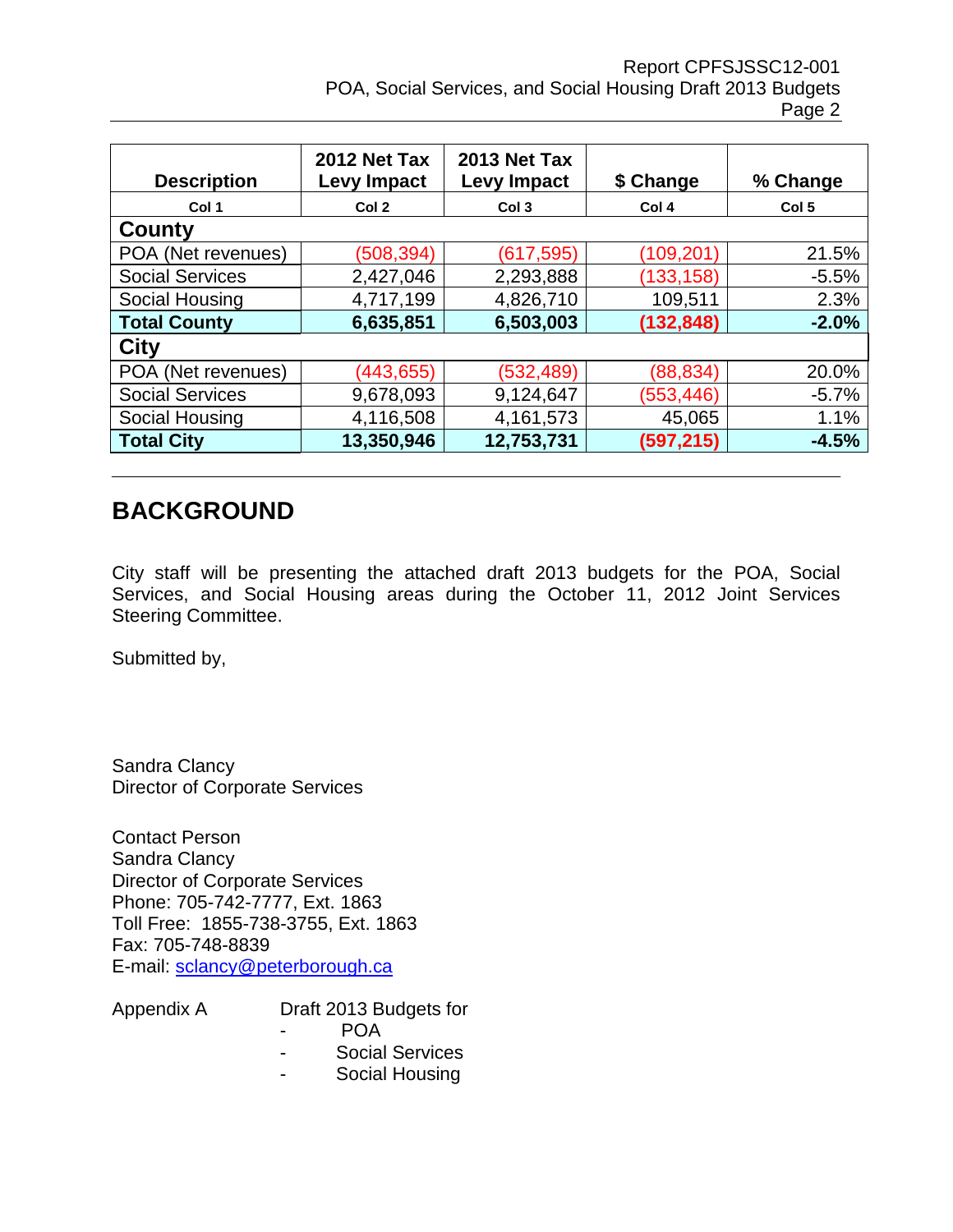# Appendix A

## Draft 2013 Budgets for

- POA
- Social Services
- Social Housing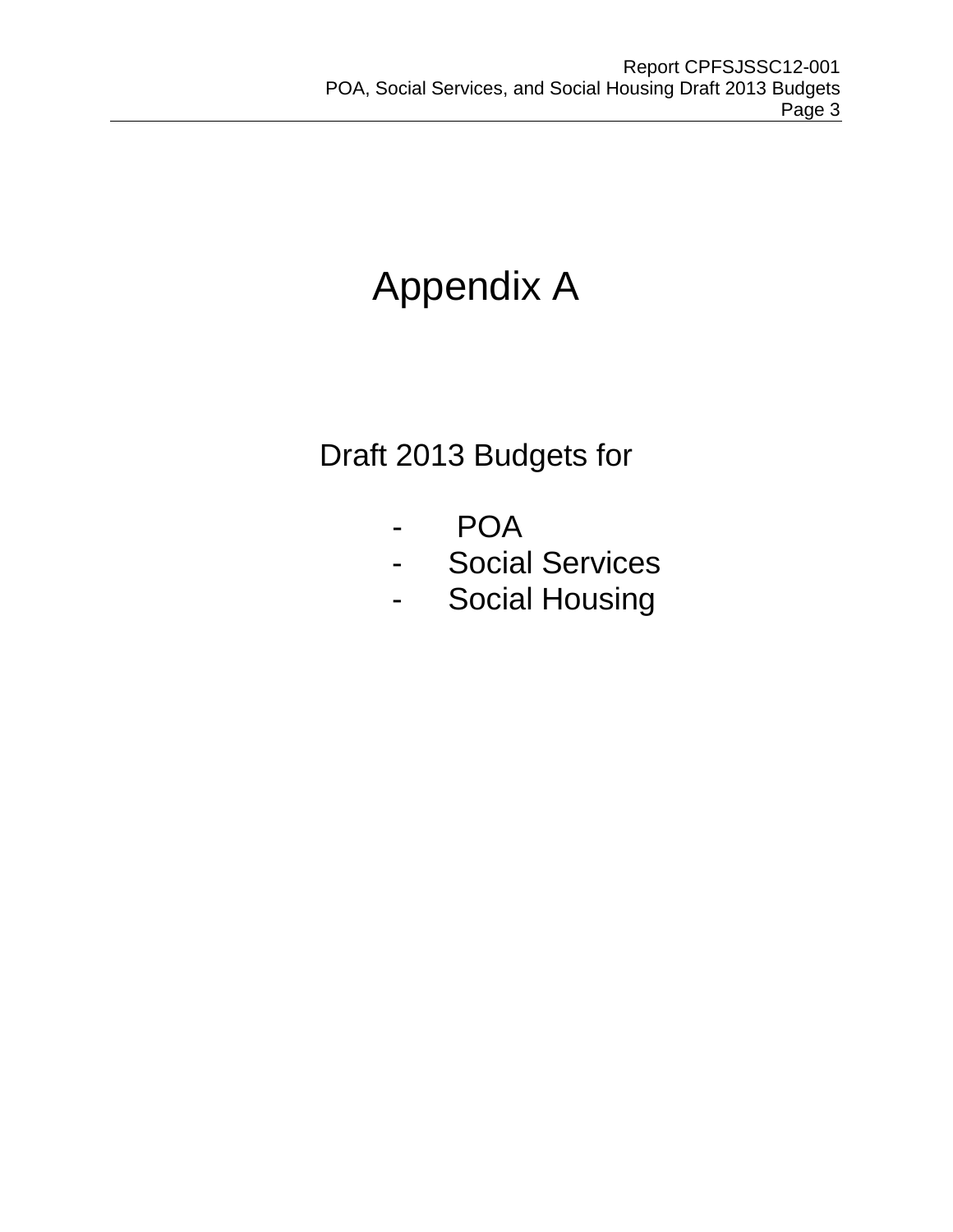### **2013 OPERATING BUDGET FORM 1**

**Department: LEGAL SERVICES Division: PROVINCIAL OFFENCES ACT OFFICE**

#### **Statement of Purpose:**

The Provincial Offences Office is responsible for administration, courtroom support and municipal prosecution of *Provincial Offences Act* offences as well as municipal by-laws within the City and County of Peterborough and ensuring compliance with the Act, the Memorandum of Understanding (MOU) with the Ministry of the Attorney General (MAG), and the Intermunicipal Service Agreement.

#### **Highlights**

Net revenues are divided between the City and the County of Peterborough based on relative weighted assessment. The County's share for 2013 is 53.7% compared to 53.4 for 2012.

It is anticipated that the number of charges will remain constant in 2013. Part 1 Tickets carry set fines and may be paid out of court. Part 3 Informations require disposition by the court and are usually utilized in more serious offences such as, but not limited to, violations under the Compulsory Automobile Insurance Act, Highway Traffic Act, Fish and Wildlife Conservation Act and Ontario New Home Warranties Act.

Increases in the Operating Budget are due to higher contractual expenses (i.e. increased leasing costs to ORC), inflationary increases, new Ministry of the Attorney General standards such as the mandatory use of accredited interpreters. The Early Resolution Court, introduced under the Good Government Act, provides for any defendant requesting a trial to have the option of a resolution meeting with the Municipal Prosecutor prior to attendance at trial court in front of a Justice of the Peace. Although these meetings are offered to all defendants requesting a trial, the meeting is not mandatory and it is yet to be seen if they will actually alleviate the number of matters proceeding to trial.

**Budget Account #: 1** 

**Activity Name: PROVINCIAL OFFENCES ACT OFFICE**

#### **Performance Data/Work Program:**

There was a 4.2% increase in the total number of charges filed in 2011 over charges filed in 2010. The use of the Internet payment option continues to increase. There were 3387 online payments in 2011, a 48% increase over 2010. 2012 statistics are from Jan 1- July 31, 2012

| <b>Charges</b><br><b>Received</b>       | 2007   | 2008   | 2009   | 2010   | 2011   | 2012   |
|-----------------------------------------|--------|--------|--------|--------|--------|--------|
| Federal Part 1<br>Ticket                | 430    | 233    | 237    | 236    | 176    | 109    |
| Federal Part 3<br>Information           | 23     | 35     | 23     | 56     | 25     | 20     |
| <b>Provincial Part</b><br>1 Tickets     | 17,223 | 18,226 | 15,300 | 15,567 | 17,837 | 12,868 |
| Provincial<br>Parking                   | 7,221  | 7,352  | 7,744  | 7,939  | 7,253  | 4,478  |
| <b>Provincial Part</b><br>3 Information | 2,051  | 1,818  | 1,663  | 2,048  | 1,644  | 1,217  |

**\***Seasonal statistics – charges in the summer and fall months.

| <b>Staff Complement</b> (Forms 3,4, &5) | 2012 Approved | 2013 Request |
|-----------------------------------------|---------------|--------------|
| Established Full Time Salary            | 7.600         | 8.100        |
| Established Full Time Wage              |               |              |
| <b>Part Time Positions</b>              | 0.849         | 0.549        |
| TOTAL F.T.E.                            | 7.449         | 7.649        |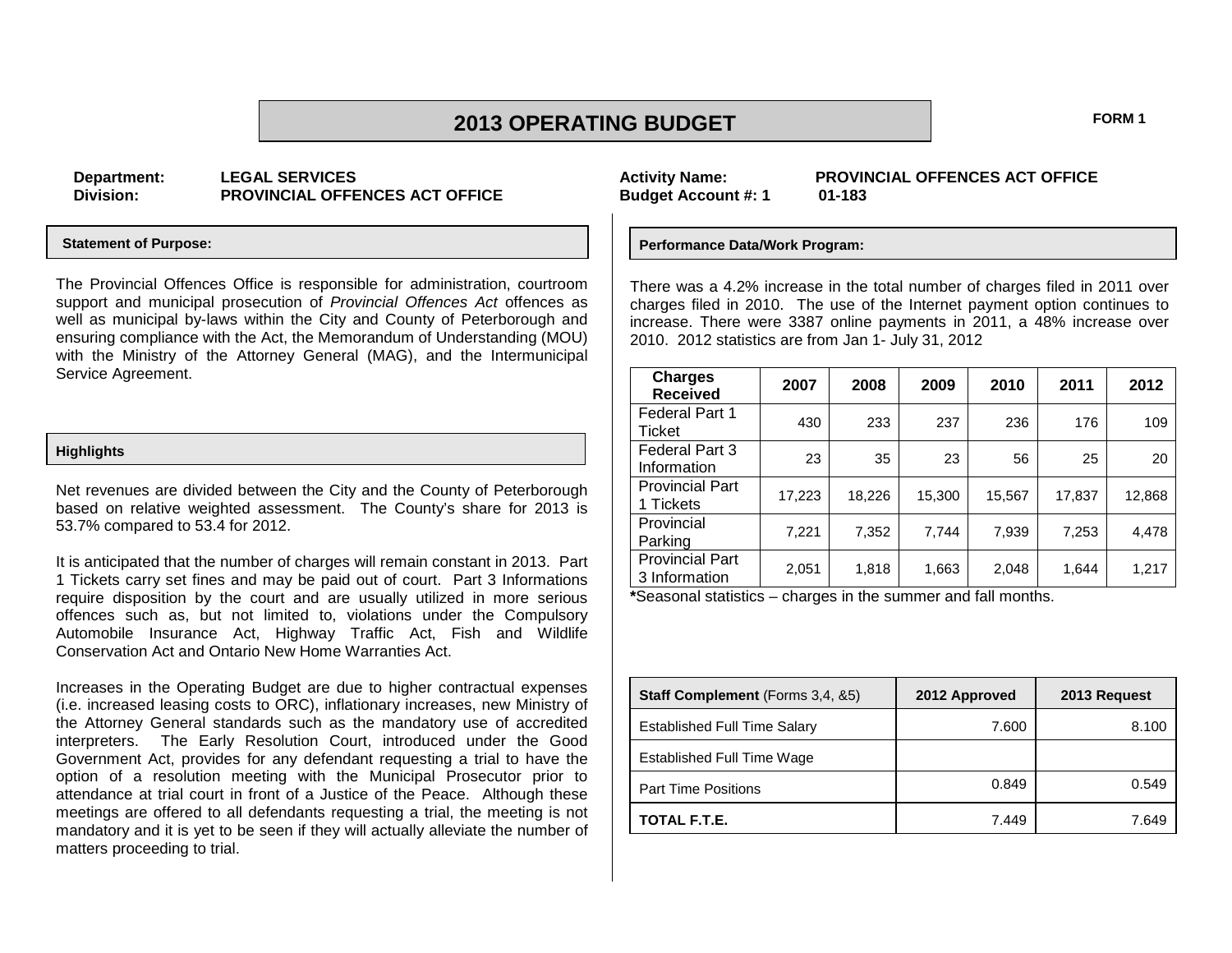|                                                                                                                                                                                  |            |                           | Over            | Over      |             |                 | Variances 2012 - 2013 Budget |
|----------------------------------------------------------------------------------------------------------------------------------------------------------------------------------|------------|---------------------------|-----------------|-----------|-------------|-----------------|------------------------------|
|                                                                                                                                                                                  |            |                           | (Under)         | (Under)   |             | Over (Under)    | Over (Under)                 |
|                                                                                                                                                                                  | 2012       | 2012                      | 2012            | 2012      | 2013        | 2012            | 2012                         |
| <b>Description</b>                                                                                                                                                               | Approved   | <b>Preliminary Actual</b> | <b>Budget %</b> | Budget \$ | Recommended | <b>Budget %</b> | Budget \$                    |
| <b>LEGAL SERVICES</b>                                                                                                                                                            |            |                           |                 |           |             |                 |                              |
| <b>Gross Expenditures</b>                                                                                                                                                        |            |                           |                 |           |             |                 |                              |
| <b>Provincial Offences Act Office</b>                                                                                                                                            | 1,066,815  | 1,066,815                 |                 |           | 1,199,916   | 12.5%           | 133,101                      |
|                                                                                                                                                                                  | 1,066,815  | 1,066,815                 |                 |           | 1,199,916   | 12.5%           | 133,101                      |
| Revenues                                                                                                                                                                         |            |                           |                 |           |             |                 |                              |
| <b>Provincial Offences Office</b>                                                                                                                                                | 1,510,470  | 1,506,339                 | $-0.3%$         | (4, 131)  | 1,732,405   | 14.7%           | 221,935                      |
|                                                                                                                                                                                  | 1,510,470  | 1,506,339                 | $-0.3%$         | (4, 131)  | 1,732,405   | 14.7%           | 221,935                      |
| <b>Net Requirements</b>                                                                                                                                                          |            |                           |                 |           |             |                 |                              |
| <b>Provincial Offences Act Office</b>                                                                                                                                            | (443, 655) | (439, 524)                |                 |           | (532, 489)  | 20.0%           | (88, 834)                    |
|                                                                                                                                                                                  | (443, 655) | (439, 524)                | $-0.9%$         | 4,131     | (532, 489)  | 20.0%           | (88, 834)                    |
| Note: 2013 Budget: The \$1,732,405 Budgeted Revenue noted above is comprised of Gross Budgeted POA Revenue (\$2,350,000) and the County's Share of POA Requirements (\$617,595). |            |                           |                 |           |             |                 |                              |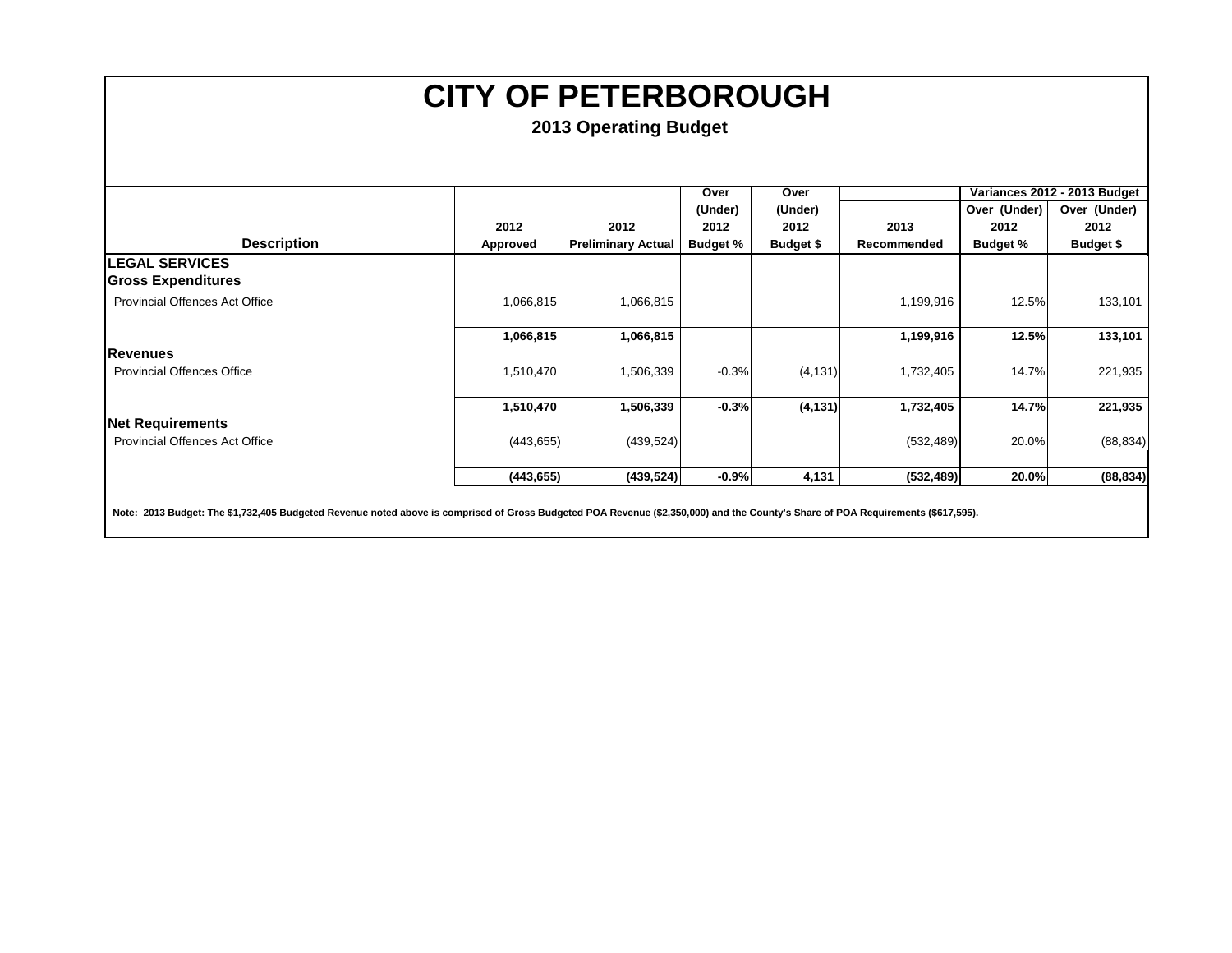|                                   |            |                           | Over            | Over      |               |                 | Variances 2012 - 2013 Budget |
|-----------------------------------|------------|---------------------------|-----------------|-----------|---------------|-----------------|------------------------------|
|                                   |            |                           | (Under)         | (Under)   |               | Over (Under)    | Over (Under)                 |
|                                   | 2012       | 2012                      | 2012            | 2012      | 2013          | 2012            | 2012                         |
| <b>Description</b>                | Approved   | <b>Preliminary Actual</b> | <b>Budget %</b> | Budget \$ | Recommended   | <b>Budget %</b> | Budget \$                    |
| <b>Provincial Offences Office</b> |            |                           |                 |           |               |                 |                              |
| Personnel                         | 575,941    | 575,941                   |                 |           | 663,107       | 15.1%           | 87,166                       |
| Contractual                       | 107,035    | 107,035                   |                 |           | 105,508       | $-1.4%$         | (1,527)                      |
| Materials, Supplies               | 49,881     | 49,881                    |                 |           | 50,178        | 0.6%            | 297                          |
| Repair and Maintenance            | 1,023      | 1,023                     |                 |           | 1,000         | $-2.2%$         | (23)                         |
| Fees                              | 291,867    | 291,867                   |                 |           | 333,193       | 14.2%           | 41,326                       |
| New Equipment                     | 1,000      | 1,000                     |                 |           | 5,000         | 400.0%          | 4,000                        |
| Rentals                           | 23,000     | 23,000                    |                 |           | 26,210        | 14.0%           | 3,210                        |
| Travelling, Training              | 17,068     | 17,068                    |                 |           | 15,720        | $-7.9%$         | (1, 348)                     |
| Other and Recoveries              |            |                           |                 |           |               |                 |                              |
|                                   |            |                           |                 |           |               |                 |                              |
|                                   | 1,066,815  | 1,066,815                 |                 |           | 1,199,916     | 12.5%           | 133,101                      |
| Revenue                           |            |                           |                 |           |               |                 |                              |
| Fine Revenue                      | 2,018,864  | 2,010,000                 | $-0.4%$         | (8, 864)  | 2,350,000     | 16.4%           | 331,136                      |
| <b>Net Municipal Share</b>        | (952, 049) | (943, 185)                | $-0.9%$         | 8,864     | (1, 150, 084) | 20.8%           | (198, 035)                   |
| <b>County Allocation</b>          | (508, 394) | (503, 661)                | $-0.9%$         | 4,733     | (617, 595)    | 21.5%           | (109, 201)                   |
| <b>INET REVENUE</b>               | (443, 655) | (439, 524)                | $-0.9%$         | 4,131     | (532, 489)    | 20.0%           | (88, 834)                    |
|                                   |            |                           |                 |           |               |                 |                              |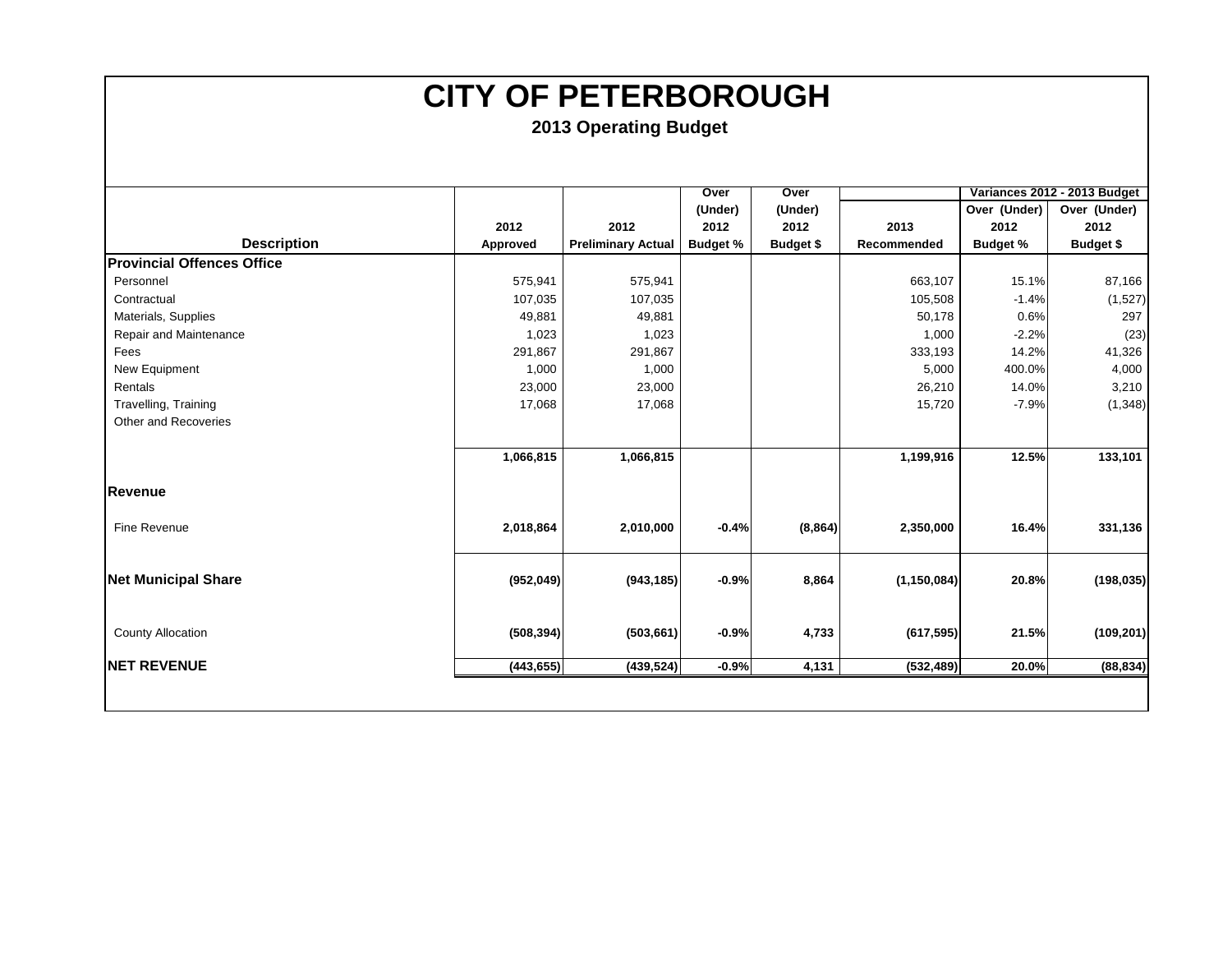|                                                               |            |                           | Over            | Over       |             |                 | Variances 2012 - 2013 Budget |
|---------------------------------------------------------------|------------|---------------------------|-----------------|------------|-------------|-----------------|------------------------------|
|                                                               |            |                           | (Under)         | (Under)    |             | Over (Under)    | Over (Under)                 |
|                                                               | 2012       | 2012                      | 2012            | 2012       | 2013        | 2012            | 2012                         |
| <b>Description</b>                                            | Approved   | <b>Preliminary Actual</b> | <b>Budget %</b> | Budget \$  | Recommended | <b>Budget %</b> | <b>Budget \$</b>             |
| <b>SOCIAL SERVICES - GROSS EXPENDITURES</b>                   |            |                           |                 |            |             |                 |                              |
|                                                               |            |                           |                 |            |             |                 |                              |
| <b>Social Assistance</b>                                      |            |                           |                 |            |             |                 |                              |
| Ontario Works - Administration and Employment (50% Provincia  | 9,462,267  | 9,344,535                 | $-1.2%$         | (117, 732) | 10,204,947  | 7.8%            | 742,680                      |
| Ontario Works - 100% Provincial Funded                        |            |                           |                 |            |             |                 |                              |
| Ontario Works - Mandatory Benefits (82.8% Provincial)         | 31,547,230 | 31,973,782                | 1.4%            | 426,552    | 30,557,437  | $-3.1%$         | (989, 793)                   |
| Ontario Works - Discretionary Benefits (82.8% Provincial)     | 2,429,388  | 1,656,971                 | $-31.8%$        | (772, 417) | 1,190,258   | $-51.0%$        | (1,239,130)                  |
| Ontario Works - Employment                                    |            |                           |                 |            |             |                 |                              |
| Addiction Services (82.8% Provincial)                         | 546,780    | 546,780                   |                 |            | 554,844     | 1.5%            | 8,064                        |
| Enhanced Employment Services (100% Provincial)                |            |                           |                 |            |             |                 |                              |
| Homemakers & Nurses (80% Provincial)                          | 30,492     | 30,492                    |                 |            | 30,492      |                 |                              |
| Ontario Works - Hostels and Drop In Centre (82.8% Provincial) | 1,299,895  | 1,406,687                 | 8.2%            | 106,792    | 1,569,135   | 20.7%           | 269,240                      |
| Peterborough Employment Resource Centre (PERC - 100% Pro      | 604,127    | 292,155                   | $-51.6%$        | (311, 972) |             | $-100.0%$       | (604, 127)                   |
| Homelessness - CHPP (100% Provincial)                         | 193,850    | 193,860                   |                 | 10         | 822,324     | 324.2%          | 628,474                      |
|                                                               | 46,114,029 | 45,445,262                | $-1.5%$         | (668, 767) | 44,929,437  | $-2.6%$         | (1, 184, 593)                |
| <b>Childrens Services and Community Partnerships</b>          |            |                           |                 |            |             |                 |                              |
| <b>Childrens Services Administration</b>                      | 468,062    | 455,393                   | $-2.7%$         | (12,669)   | 365,532     | $-21.9%$        | (102, 530)                   |
| Early Learning Child Development (100% Provincial)            | 2,407,825  | 2,674,756                 | 11.1%           | 266,931    | 2,797,127   | 16.2%           | 389,302                      |
| Fee Subsidy Program (80% Provincial)                          | 1,975,839  | 1,975,839                 |                 |            | 1,975,839   |                 |                              |
| Directly Operated Programs (Municipal)                        | 270,428    | 276,596                   | 2.3%            | 6,168      | 307,375     | 13.7%           | 36,947                       |
| Social Assistance Restructuring Re-investment (100% Municipa  | 138,908    | 138,908                   |                 |            | 141,686     | 2.0%            | 2,778                        |
| Ontario Works Child Care - Formal and Informal (80% Provincia | 572,250    | 572,250                   |                 |            | 572,250     |                 |                              |
| Wage Subsidy Program (80% Provincial)                         | 1,911,121  | 1,911,121                 |                 |            | 1,911,121   |                 |                              |
| Special Needs Resource Funding (80% Provincial)               | 1,270,306  | 1,270,306                 |                 |            | 1,270,306   |                 |                              |
| Community Social Plan (100% Municipal)                        | 239,396    | 238,590                   | $-0.3%$         | (806)      | 249,323     | 4.1%            | 9,927                        |
|                                                               | 9,254,135  | 9,513,759                 | 2.8%            | 259,624    | 9,590,559   | 3.6%            | 336,424                      |
|                                                               |            |                           |                 |            |             |                 |                              |
| <b>TOTAL GROSS EXPENDITURES</b>                               | 55,368,164 | 54,959,021                | $-0.7%$         | (409, 143) | 54,519,996  | $-1.5%$         | (848, 168)                   |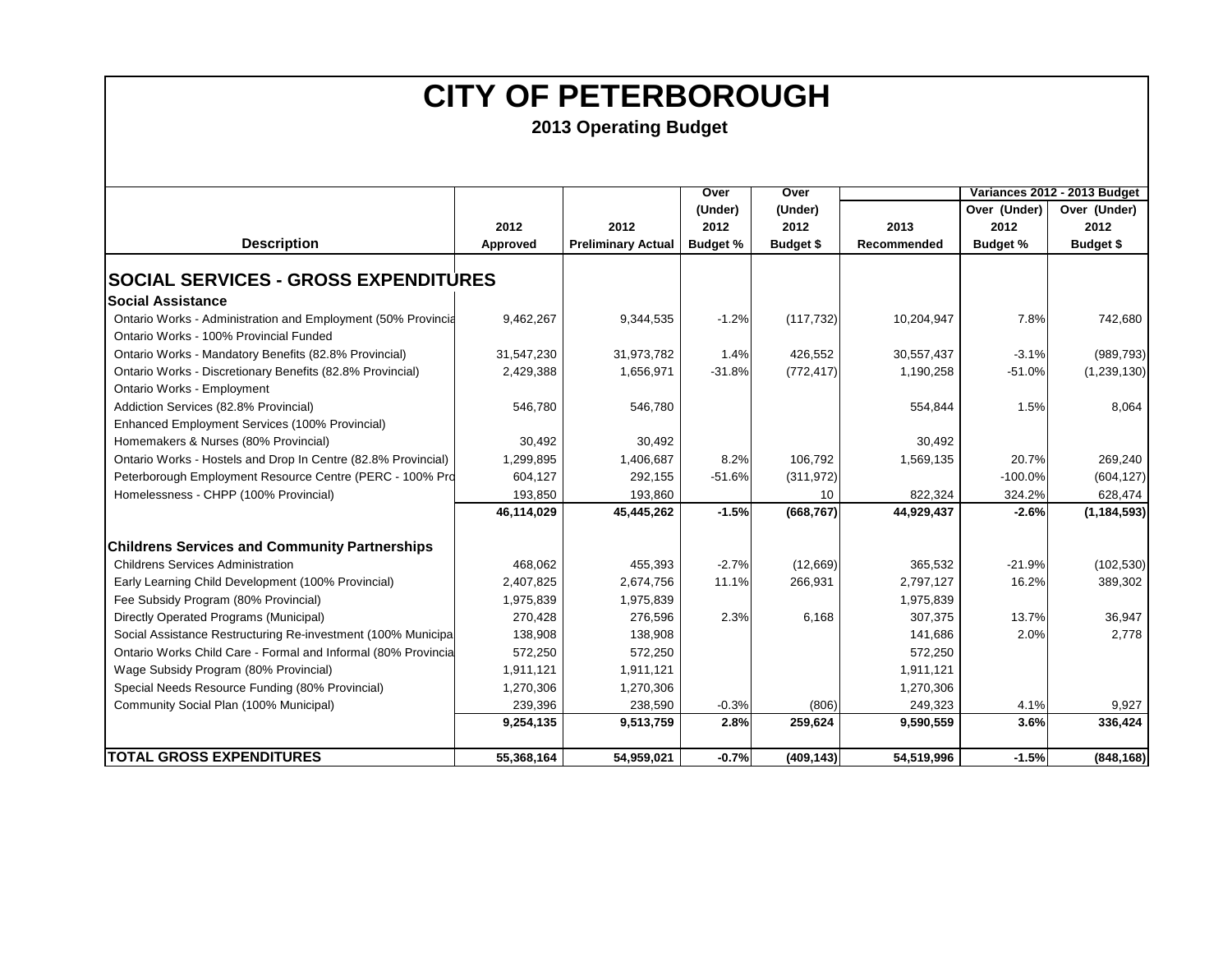|                                                               |            |                           | Over            | Over       |             |                 | Variances 2012 - 2013 Budget |
|---------------------------------------------------------------|------------|---------------------------|-----------------|------------|-------------|-----------------|------------------------------|
|                                                               |            |                           | (Under)         | (Under)    |             | Over (Under)    | Over (Under)                 |
|                                                               | 2012       | 2012                      | 2012            | 2012       | 2013        | 2012            | 2012                         |
| <b>Description</b>                                            | Approved   | <b>Preliminary Actual</b> | <b>Budget %</b> | Budget \$  | Recommended | <b>Budget %</b> | Budget \$                    |
|                                                               |            |                           |                 |            |             |                 |                              |
| <b>SOCIAL SERVICES - SUBSIDIES</b>                            |            |                           |                 |            |             |                 |                              |
| <b>Social Assistance</b>                                      |            |                           |                 |            |             |                 |                              |
| Ontario Works - Administration and Employment (50% Provincia  | 5,690,473  | 5,598,492                 | $-1.6%$         | (91, 981)  | 6,205,940   | 9.1%            | 515,467                      |
| Ontario Works - 100% Provincial Funded                        |            |                           |                 |            |             |                 |                              |
| Ontario Works - Mandatory Benefits (82.8% Provincial)         | 26,121,107 | 26,474,291                | 1.4%            | 353,184    | 26,218,281  | 0.4%            | 97,174                       |
| Ontario Works - Discretionary Benefits (82.8% Provincial)     | 2,110,612  | 1,382,910                 | $-34.5%$        | (727, 702) | 848,803     | $-59.8%$        | (1,261,809)                  |
| Ontario Works - Employment                                    |            |                           |                 |            |             |                 |                              |
| Addiction Services (82.8% Provincial)                         | 475,965    | 481,974                   | 1.3%            | 6,009      | 487,051     | 2.3%            | 11,086                       |
| Enhanced Employment Services (100% Provincial)                |            |                           |                 |            |             |                 |                              |
| Homemakers & Nurses (80% Provincial)                          | 24,658     | 24,658                    |                 |            | 24,658      |                 |                              |
| Ontario Works - Hostels and Drop In Centre (82.8% Provincial) | 732,348    | 805,141                   | 9.9%            | 72,793     | 917,588     | 25.3%           | 185,240                      |
| Peterborough Employment Resource Centre (PERC - 100% Pro      | 604,127    | 292,155                   | $-51.6%$        | (311, 972) |             | $-100.0%$       | (604, 127)                   |
| Homelessness - CHPP (100% Provincial)                         | 193,850    | 193,860                   |                 | 10         | 822,324     | 324.2%          | 628,474                      |
|                                                               | 35,953,140 | 35,253,481                | $-1.9%$         | (699, 659) | 35,524,645  | $-1.2%$         | (428, 495)                   |
| <b>Childrens Services and Community Partnerships</b>          |            |                           |                 |            |             |                 |                              |
| <b>Childrens Services Administration</b>                      | 165,680    | 165,680                   |                 |            | 165,680     |                 |                              |
| Early Learning Child Development (100% Provincial)            | 2,530,196  | 2,797,127                 | 10.5%           | 266,931    | 2,797,127   | 10.5%           | 266,931                      |
| Fee Subsidy Program (80% Provincial)                          | 1,580,671  | 1,580,671                 |                 |            | 1,580,671   |                 |                              |
| Directly Operated Programs (Municipal)                        |            |                           |                 |            |             |                 |                              |
| Social Assistance Restructuring Re-investment (100% Municipa  |            |                           |                 |            |             |                 |                              |
| Ontario Works Child Care - Formal and Informal (80% Provincia | 457,800    | 457,800                   |                 |            | 457,800     |                 |                              |
| Wage Subsidy Program (80% Provincial)                         | 1,559,293  | 1,559,293                 |                 |            | 1,559,293   |                 |                              |
| Special Needs Resource Funding (80% Provincial)               | 1,016,245  | 1,016,245                 |                 |            | 1,016,245   |                 |                              |
| Community Social Plan (100% Municipal)                        |            |                           |                 |            |             |                 |                              |
|                                                               | 7,309,885  | 7,576,816                 | 3.7%            | 266,931    | 7,576,816   | 3.7%            | 266,931                      |
| <b>TOTAL SUBSIDY</b>                                          | 43,263,025 | 42,830,297                | $-1.0%$         | (432, 728) | 43,101,461  | $-0.4%$         | (161, 564)                   |
|                                                               |            |                           |                 |            |             |                 |                              |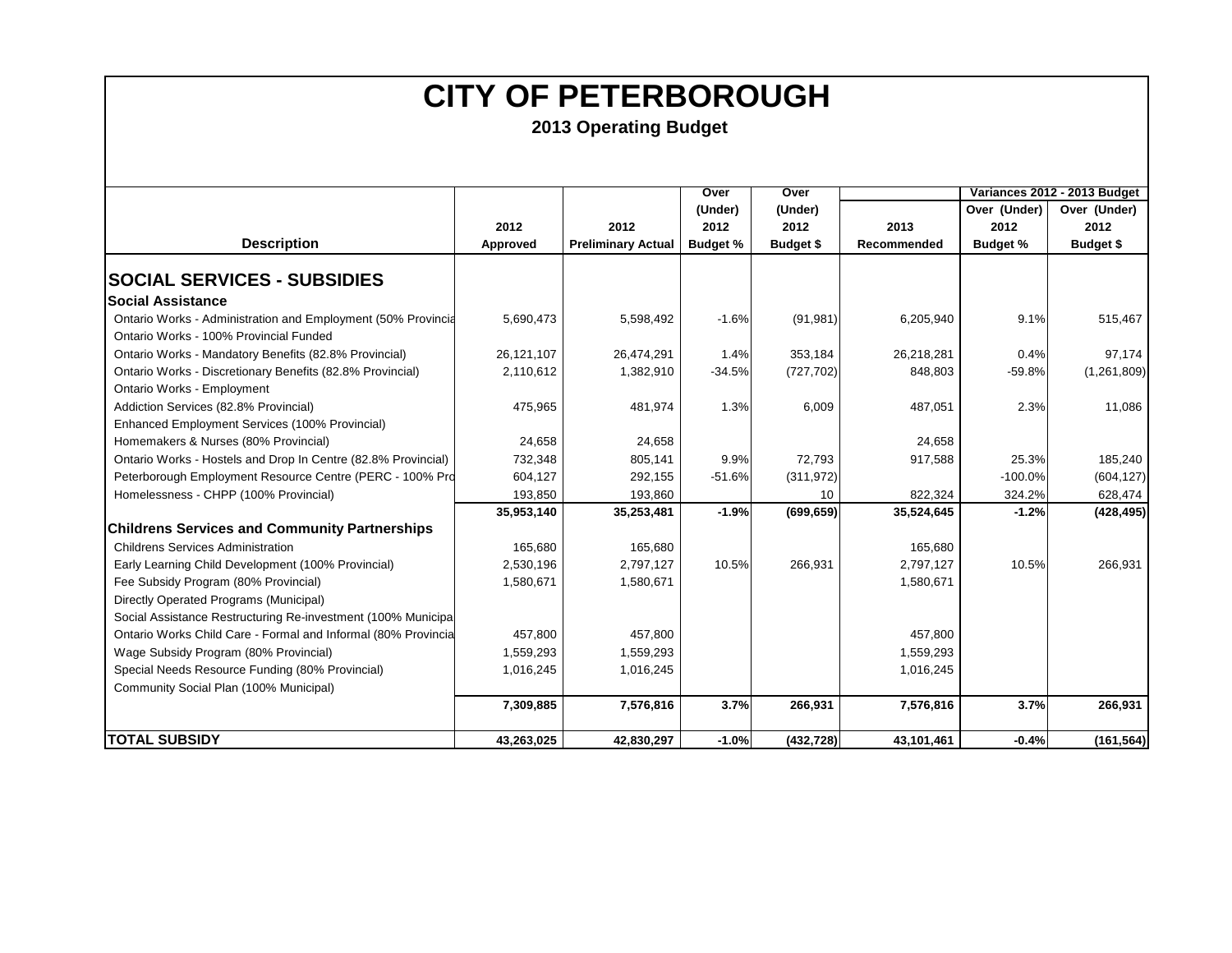|                                                                  |           |                           | Over            | Over      |             |                 | Variances 2012 - 2013 Budget |
|------------------------------------------------------------------|-----------|---------------------------|-----------------|-----------|-------------|-----------------|------------------------------|
|                                                                  |           |                           | (Under)         | (Under)   |             | Over (Under)    | Over (Under)                 |
|                                                                  | 2012      | 2012                      | 2012            | 2012      | 2013        | 2012            | 2012                         |
| <b>Description</b>                                               | Approved  | <b>Preliminary Actual</b> | <b>Budget %</b> | Budget \$ | Recommended | <b>Budget %</b> | <b>Budget \$</b>             |
|                                                                  |           |                           |                 |           |             |                 |                              |
| <b>SOCIAL SERVICES - COUNTY CONTRIBUTION</b>                     |           |                           |                 |           |             |                 |                              |
| <b>Social Assistance</b>                                         |           |                           |                 |           |             |                 |                              |
| Ontario Works - Administration and Employment (50% Provincia     | 678,923   | 674,288                   | $-0.7%$         | (4,635)   | 693,771     | 2.2%            | 14,848                       |
| Ontario Works - 100% Provincial Funded                           |           |                           |                 |           |             |                 |                              |
| Ontario Works - Mandatory Benefits (82.8% Provincial)            | 959,008   | 1,032,356                 | 7.6%            | 73,348    | 755,644     | $-21.2%$        | (203, 364)                   |
| Ontario Works - Discretionary Benefits (82.8% Provincial)        | 70,643    | 51,918                    | $-26.5%$        | (18, 725) | 70,643      |                 |                              |
| Ontario Works - Employment                                       |           |                           |                 |           |             |                 |                              |
| Addiction Services (82.8% Provincial)                            | 12,747    | 11,665                    | $-8.5%$         | (1,082)   | 11,525      | $-9.6%$         | (1,222)                      |
| Enhanced Employment Services (100% Provincial)                   |           |                           |                 |           |             |                 |                              |
| Homemakers & Nurses (80% Provincial)                             | 1,697     | 1,697                     |                 |           | 1,697       |                 |                              |
| Ontario Works - Hostels and Drop In Centre (82.8% Provincial)    | 170,000   | 204,000                   | 20.0%           | 34,000    | 204,000     | 20.0%           | 34,000                       |
| Peterborough Employment Resource Centre (PERC - 100% Provincial) |           |                           |                 |           |             |                 |                              |
| Homelessness - CHPP (100% Provincial)                            |           |                           |                 |           |             |                 |                              |
|                                                                  | 1,893,018 | 1,975,924                 | 4.4%            | 82,906    | 1,737,280   | $-8.2%$         | (155, 738)                   |
| <b>Childrens Services and Community Partnerships</b>             |           |                           |                 |           |             |                 |                              |
| <b>Childrens Services Administration</b>                         | 72,572    | 69,531                    | $-4.2%$         | (3,041)   | 49,963      | $-31.2%$        | (22, 609)                    |
| Early Learning Child Development (100% Provincial)               |           |                           |                 |           |             |                 |                              |
| Fee Subsidy Program (80% Provincial)                             | 94,840    | 94,840                    |                 |           | 98,792      | 4.2%            | 3,952                        |
| Directly Operated Programs (Municipal)                           | 64,903    | 66,383                    | 2.3%            | 1,480     | 76,844      | 18.4%           | 11,941                       |
| Social Assistance Restructuring Re-investment (100% Municipa     | 18,500    | 18,500                    |                 |           | 24,086      | 30.2%           | 5,586                        |
| Ontario Works Child Care - Formal and Informal (80% Provincia    | 20,601    | 20,601                    |                 |           | 19,457      | $-5.6%$         | (1, 144)                     |
| Wage Subsidy Program (80% Provincial)                            | 84,439    | 84,439                    |                 |           | 87,957      | 4.2%            | 3,518                        |
| Special Needs Resource Funding (80% Provincial)                  | 60,975    | 60,975                    |                 |           | 63,515      | 4.2%            | 2,540                        |
| Community Social Plan (100% Municipal)                           | 117,198   | 119,295                   | 1.8%            | 2,097     | 135,994     | 16.0%           | 18,796                       |
|                                                                  | 534,028   | 534,564                   | 0.1%            | 536       | 556,608     | 4.2%            | 22,580                       |
| <b>SUBTOTAL COUNTY CONTRIBUTION</b>                              | 2,427,046 | 2,510,488                 | 3.4%            | 83,442    | 2,293,888   | $-5.5%$         | (133, 158)                   |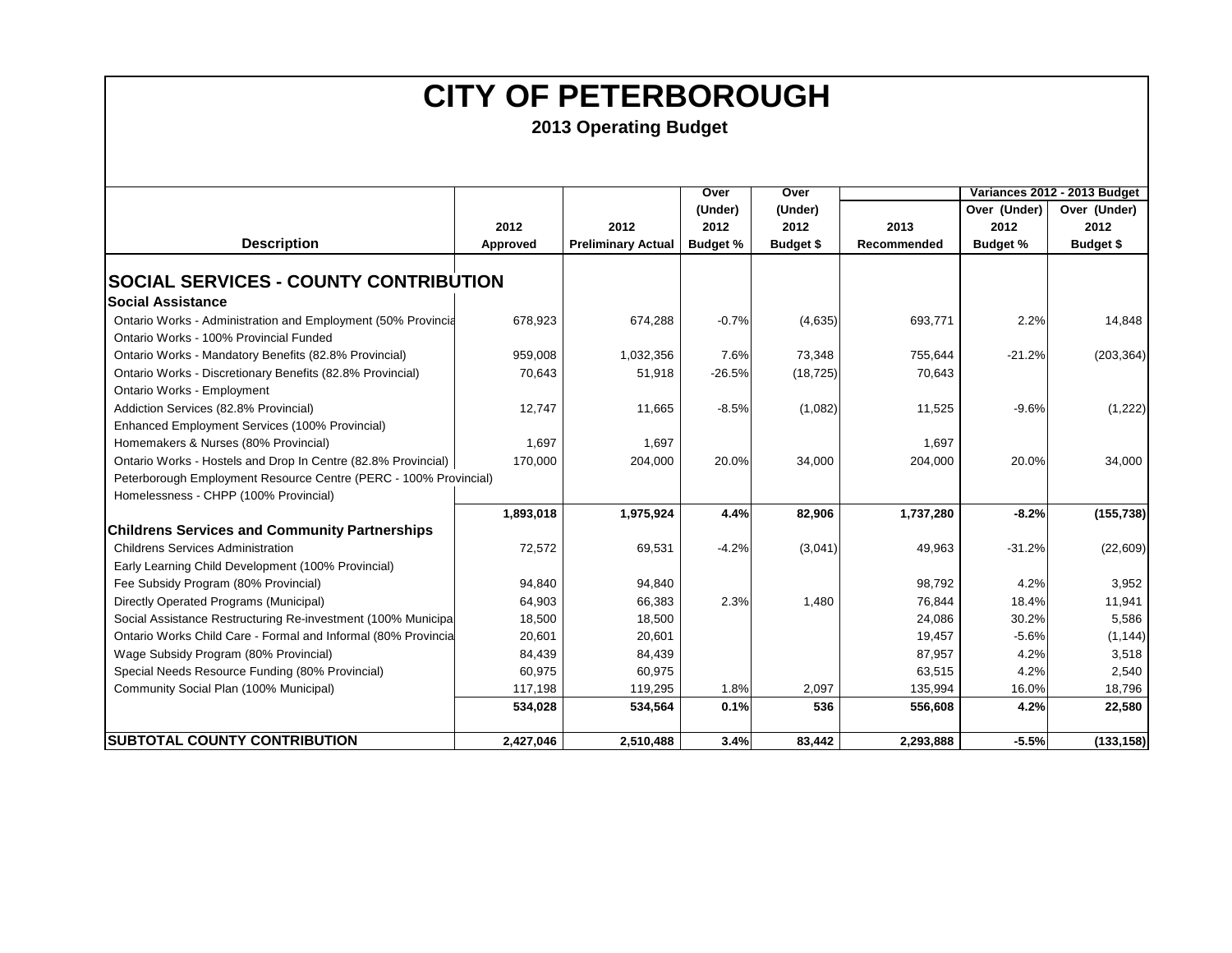|                                                               |            |                           | Over            | Over      |             |                 | Variances 2012 - 2013 Budget |
|---------------------------------------------------------------|------------|---------------------------|-----------------|-----------|-------------|-----------------|------------------------------|
|                                                               |            |                           | (Under)         | (Under)   |             | Over (Under)    | Over (Under)                 |
|                                                               | 2012       | 2012                      | 2012            | 2012      | 2013        | 2012            | 2012                         |
| <b>Description</b>                                            | Approved   | <b>Preliminary Actual</b> | <b>Budget %</b> | Budget \$ | Recommended | <b>Budget %</b> | <b>Budget \$</b>             |
|                                                               |            |                           |                 |           |             |                 |                              |
| <b>SOCIAL SERVICES - CITY NET REQUIREMENTS</b>                |            |                           |                 |           |             |                 |                              |
| <b>Social Assistance</b>                                      |            |                           |                 |           |             |                 |                              |
| Ontario Works - Administration and Employment (50% Provincia  | 3,092,871  | 3,071,755                 | $-0.7%$         | (21, 116) | 3,305,236   | 6.9%            | 212,365                      |
| Ontario Works - 100% Provincial Funded                        |            |                           |                 |           |             |                 |                              |
| Ontario Works - Mandatory Benefits (82.8% Provincial)         | 4,467,115  | 4,467,135                 |                 | 20        | 3,583,512   | $-19.8%$        | (883, 603)                   |
| Ontario Works - Discretionary Benefits (82.8% Provincial)     | 248,133    | 222,143                   | $-10.5%$        | (25,990)  | 270,812     | 9.1%            | 22,679                       |
| Ontario Works - Employment                                    |            |                           |                 |           |             |                 |                              |
| Addiction Services (82.8% Provincial)                         | 58,068     | 53,141                    | $-8.5%$         | (4, 927)  | 56,268      | $-3.1%$         | (1,800)                      |
| Enhanced Employment Services (100% Provincial)                |            |                           |                 |           |             |                 |                              |
| Homemakers & Nurses (80% Provincial)                          | 4,137      | 4,137                     |                 |           | 4,137       |                 |                              |
| Ontario Works - Hostels and Drop In Centre (82.8% Provincial) | 397,547    | 397,546                   |                 | (1)       | 447,547     | 12.6%           | 50,000                       |
| Peterborough Employment Resource Centre (PERC - 100% Pro      |            |                           |                 |           |             |                 |                              |
| Homelessness - CHPP (100% Provincial)                         |            |                           |                 |           |             |                 |                              |
|                                                               | 8,267,871  | 8,215,857                 | $-0.6%$         | (52, 014) | 7,667,512   | $-7.3%$         | (600, 360)                   |
| <b>Childrens Services and Community Partnerships</b>          |            |                           |                 |           |             |                 |                              |
| <b>Childrens Services Administration</b>                      | 229,810    | 220,182                   | $-4.2%$         | (9,628)   | 149,889     | $-34.8%$        | (79, 921)                    |
| Early Learning Child Development (100% Provincial)            | (122, 371) | (122, 371)                |                 |           | ∩           | 100.0%          | 122,371                      |
| Fee Subsidy Program (80% Provincial)                          | 300,328    | 300,328                   |                 |           | 296,376     | $-1.3%$         | (3,952)                      |
| Directly Operated Programs (Municipal)                        | 205,525    | 210,213                   | 2.3%            | 4,688     | 230,531     | 12.2%           | 25,006                       |
| Social Assistance Restructuring Re-investment (100% Municipal | 120,408    | 120,408                   |                 |           | 117,600     | $-2.3%$         | (2,808)                      |
| Ontario Works Child Care - Formal and Informal (80% Provincia | 93,849     | 93,849                    |                 |           | 94,993      | 1.2%            | 1,144                        |
| Wage Subsidy Program (80% Provincial)                         | 267,389    | 267,389                   |                 |           | 263,871     | $-1.3%$         | (3, 518)                     |
| Special Needs Resource Funding (80% Provincial)               | 193,086    | 193,086                   |                 |           | 190,546     | $-1.3%$         | (2, 540)                     |
| Community Social Plan (100% Municipal)                        | 122,198    | 119,295                   | $-2.4%$         | (2,903)   | 113,329     | $-7.3%$         | (8,869)                      |
|                                                               | 1,410,222  | 1,402,379                 | $-0.6%$         | (7, 843)  | 1,457,135   | 3.3%            | 46,913                       |
|                                                               |            |                           |                 |           |             |                 |                              |
| <b>NET COST SOCIAL SERVICES</b>                               | 9,678,093  | 9,618,236                 | $-0.6%$         | (59, 857) | 9,124,647   | $-5.7%$         | (553, 446)                   |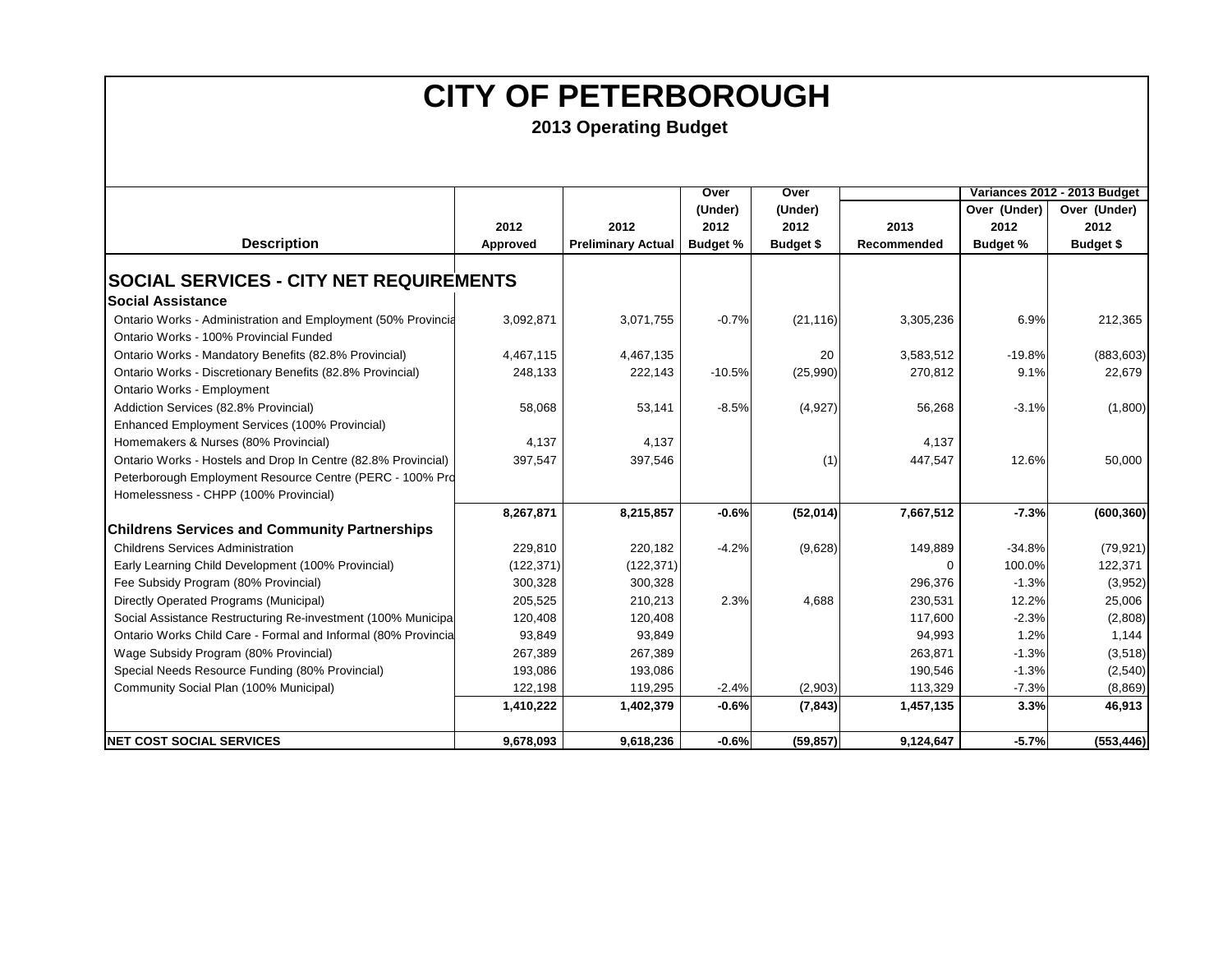**Activity Name: SOCIAL ASSISTANCE**

**Budget Account #: 521, 525, 527, 532, 539, 544, 546, 548, 555, 557, 563, 564, 577**

#### **Statement of Purpose:**

To provide for personnel, corporate administration and other client program and support costs to deliver the following:

**Financial Assistance**- to provide basic benefits to eligible residents to assist with food, shelter, clothing and health related items and services.

**Employment Services**- to assist participants to increase employability through active job search, job coaching, job-specific skills training, job placement, Addiction Services, volunteer placement and basic education and upgrading

**Homelessness Intervention-** to connect homeless, or at risk families and single individuals, with community services to maintain longer-term housing; and

**Community Employment Resource Centre**-to provide area residents with access to computer labs, job search supports, resume workshops and a resource library.

#### **Highlights:**

The most significant factor in the Social Assistance Budget is the caseload size. In 2011, the budget estimates had been high and as a result the 2012 budget projection was set at 0%. It is expected that the City will be close to the 2012 budget but the County will again fall below and therefore the result is a 2012 readjustment for a decrease of 3% to 679 from 700. For 2013, a caseload increase of 3.9% has been projected for the City. This increase was based on the projected increase in Ontario OW average annual caseload from 2011-12 to 2013-2013 and local economic data. The County's rate of growth is lower than the City, resulting in a 2% increase from 679 to 693. The caseload estimates mean a shift in municipal cost share for OW Administration and Addictions from 82%/18% (City/County) in 2012 to 83%/17% in 2013.

The Province is continuing to upload social assistance benefit costs, which began in 2010 and is expected to end in 2018. In 2013 benefits will be cost shared 85.8% by the Province and 14.2% by municipalities. As a result the net municipal budgets are decreasing. There is an overall decrease of this budget of 5.1% or \$122,734 for the County and a 6.2% decrease or \$603,230 for the City.

The removal of the mandatory Community Start up and Maintenance Benefit and capping of Discretionary Benefits by the Province to \$10 per month per OW/ODSP client may undermine housing stability and limit access to a variety of supports. Peterborough's Social Assistance clients may be more negatively impacted by these provincial changes due to the high cost of housing. As directed by Council on July 23, 2012, the City and County municipal contributions for Discretionary Benefits is the same as the 2012 budget. This results in the gross Discretionary Budget decreasing from \$2,227,347 in 2012 to \$939,026 in 2013 for the City and from \$321,702 in 2012 to \$191,142 in 2013 for the County. A below the line request for supports to offset the impact of this reduction is included for council's consideration.

Included in the 2013 salary projections is the temporary supervisory position and the two temporary case managers approved in 2012. A request is being made to make the supervisory position a permanent position in 2013 and to extend the case managers positions for another year due to increased caseload. A below the line request is being made for a four month temporary trainer backfill for the implementation of the new provincial client data base services in September 2013. Training for 100 staff on the new system is required. The total gross costs of these 4 positions for 2013 would be \$232,793, resulting in a provincial subsidy of \$116,397. The municipal share of these positions, \$116,397, for 2013 would be paid for out of the incentive reserve. The incentive reserve balance would be \$163,408 after the draw for these 4 staff.

In 2013, the Province will be consolidating six related homelessness programs, including emergency shelter funding. The new program, Community Homelessness Prevention Initiative (CHPI), allocation for Peterborough has been announced at \$1,739,912. This allocation falls far short of previous years' Provincial revenue for the same programs by \$1,575,998, which includes the loss of funding associated with CSUMB. A below the line case is coming forward for a \$200,000 discretionary benefit for housing assistance to assist with the loss of the CSUMB. 2013 will be a year of transition. The City's contribution to the homelessness programs for 2013 has increased by \$50,000 to account for the precommitment for an increase to the drop in program. The number of shelter bed days is estimated to increase in part due to the delayed effects of the recession, longer stays due to case planning to prevent readmission and more successfully sheltering people with complex needs through the winter. The County contribution to homelessness was increased in 2012 from \$170,000 to \$204,000. Approved community programs aimed at homeless prevention will continue through 2013.

The Community Employment Resource Centre is now funded through the OW administration budget with a 50% provincial cost share. On May 14, 2012 through Report CSSS12-006, Council approved a one year extension to July 31, 2013 with a six month review. This budget includes PERC funding to the end of 2013, for a total of \$287,540. Services will be scaled back as staff has been reduced from 6.5 FTE to 2.5 FTE.

In 2013, the FTE count for Social Assistance programs has decreased by a net of 1.711 positions including a 4.0 reduction in PERC, extension of 2.0 temporary case managers to address caseload increases, and a 0.285 reallocation from Children's Services of the part time Media & Graphics Clerk and Financial Clerk to take advantage of available OW administrative cost share.

#### **Performance Data/Work Program:**

|   | <b>Description</b>                      | 2012<br><b>Budget</b> | 2012<br><b>Projected</b> | 2013<br><b>Budget</b> | % Budget<br>Change<br>2012-2013 |
|---|-----------------------------------------|-----------------------|--------------------------|-----------------------|---------------------------------|
|   | OW Caseload                             | 3,996                 | 3.975                    | 4,118                 | 3.1%                            |
|   | <b>Participant Count</b>                | 4.527                 | 4,595                    | 4,775                 | 5.5%                            |
| 3 | <b>Participants Starting Employment</b> | 1,823                 | 1,648                    | 1,760                 | $-3.5%$                         |
| 4 | Hostel Days of Care Provided            | 18,300                | 20,100                   | 21,900                | 19.7%                           |
| 5 | Average Length of Stay - Days           | 12                    | 13                       | 14                    | 16.7%                           |
| 6 | Gross Monthly Cost per Case             | \$657.90              | \$655.36                 | \$618.54              | $-6.0%$                         |

| <b>Staff Complement</b> (Forms 3,4, & 5) | 2012 Approved | 2013 Request |
|------------------------------------------|---------------|--------------|
| <b>Established Full Time Salary</b>      | 100.650       | 98.250       |
| <b>Part Time Positions</b>               | 1.026         | 1.715        |
| TOTAL F.T.E.                             | 101.676       | 99.965       |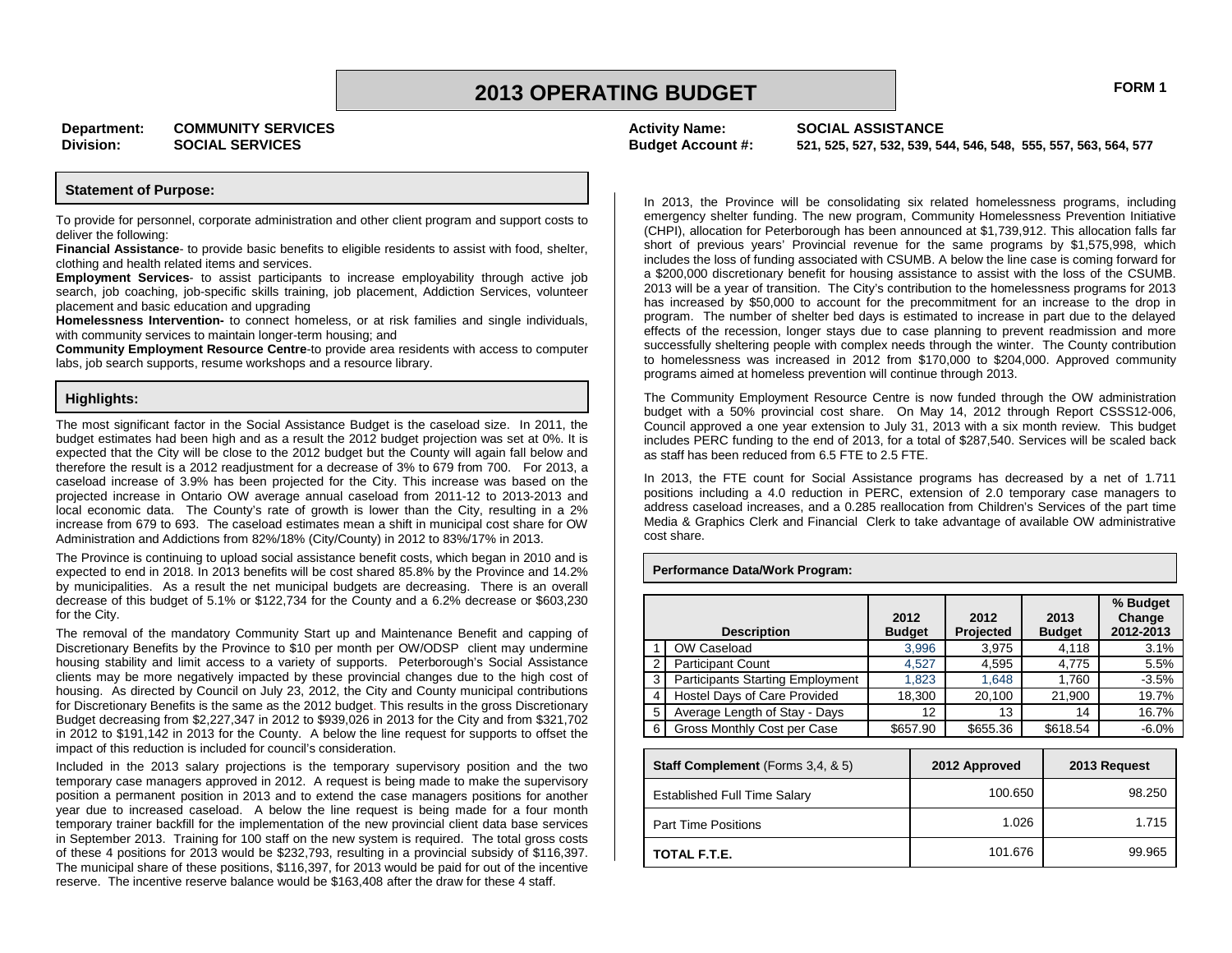|                          |            |                           | Over            | Over             |             |                 | Variances 2012 - 2013 Budget |
|--------------------------|------------|---------------------------|-----------------|------------------|-------------|-----------------|------------------------------|
|                          |            |                           | (Under)         | (Under)          |             | Over (Under)    | Over (Under)                 |
|                          | 2012       | 2012                      | 2012            | 2012             | 2013        | 2012            | 2012                         |
| <b>Description</b>       | Approved   | <b>Preliminary Actual</b> | <b>Budget %</b> | <b>Budget \$</b> | Recommended | <b>Budget %</b> | <b>Budget \$</b>             |
|                          |            |                           |                 |                  |             |                 |                              |
| <b>Social Assistance</b> |            |                           |                 |                  |             |                 |                              |
| Personnel                | 7,216,483  | 6,987,424                 | $-3.2%$         | (229, 059)       | 7,163,993   | $-0.7%$         | (52, 490)                    |
| Contractual              | 37,878,953 | 37,402,150                | $-1.3%$         | (476, 803)       | 36,708,167  | $-3.1%$         | (1, 170, 787)                |
| Materials, Supplies      | 130,018    | 107,531                   | $-17.3%$        | (22, 487)        | 107,469     | $-17.3%$        | (22, 549)                    |
| Repair and Maintenance   |            |                           |                 |                  | 87,439      |                 | 87,439                       |
| Fees & Debt Charges      | 44,125     | 26,852                    | $-39.1%$        | (17, 273)        | 7,390       | $-83.3%$        | (36, 735)                    |
| Equipment                | 28,168     | 28,897                    | 2.6%            | 729              | 24,000      | $-14.8%$        | (4, 168)                     |
| Rental                   | 761,346    | 759,115                   | $-0.3%$         | (2, 231)         | 692,426     | $-9.1%$         | (68,920)                     |
| Travelling, Training     | 140,926    | 142,527                   | 1.1%            | 1,601            | 141,328     | 0.3%            | 402                          |
| Other                    |            |                           |                 |                  |             |                 |                              |
| Recoveries               | (279, 840) | (203, 094)                | 27.4%           | 76,746           | (196, 635)  | 29.7%           | 83,205                       |
|                          | 45,920,179 | 45,251,402                | $-1.5%$         | (668, 777)       | 44,735,577  | $-2.6%$         | (1, 184, 603)                |
| Revenue                  |            |                           |                 |                  |             |                 |                              |
| <b>Subsidies</b>         | 34,677,878 | 34,284,172                | $-1.1%$         | (393, 706)       | 34,213,950  | $-1.3%$         | (463,928)                    |
| Subsidies - 100% Funded  | 1,081,412  | 775,449                   | $-28.3%$        | (305, 963)       | 1,116,835   | 3.3%            | 35,423                       |
| <b>County Share</b>      | 1,893,018  | 1,975,924                 | 4.4%            | 82,906           | 1,737,280   | $-8.2%$         | (155, 738)                   |
|                          |            |                           |                 |                  |             |                 |                              |
|                          | 37,652,308 | 37,035,545                | $-1.6%$         | (616, 763)       | 37,068,065  | $-1.6%$         | (584, 243)                   |
| <b>INET REQUIREMENT</b>  | 8,267,871  | 8,215,857                 | $-0.6%$         | (52,014)         | 7,667,512   | $-7.3%$         | (600, 360)                   |
|                          |            |                           |                 |                  |             |                 |                              |
|                          |            |                           |                 |                  |             |                 |                              |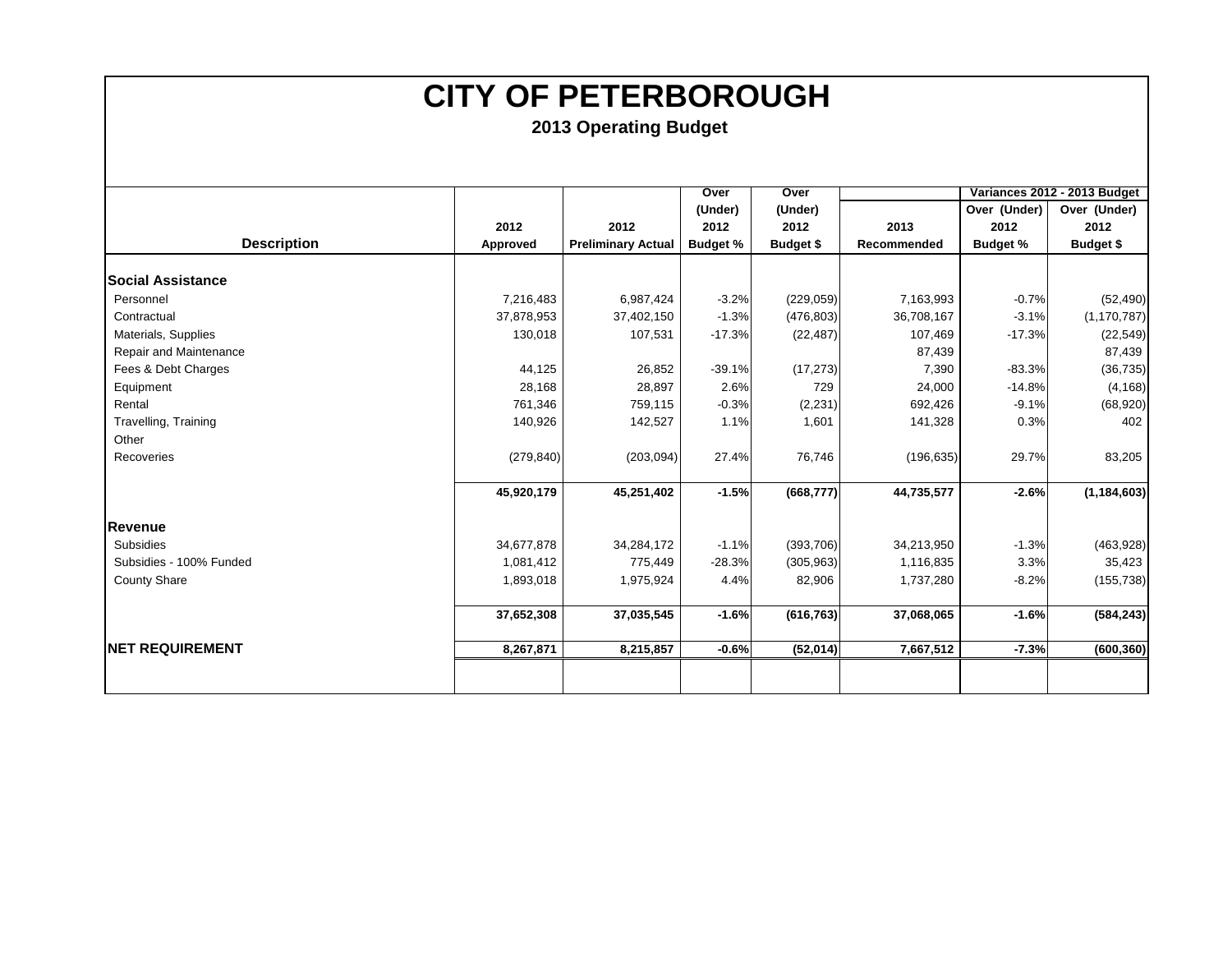#### **Department: COMMUNITY SERVICES Division: SOCIAL SERVICES**

#### **Statement of Purpose:**

To provide for personnel and other support costs to deliver Children's Services programs in the City and County of Peterborough and for the direct funding of fee subsidy, wage subsidy and Special Needs resources so that families can be provided child care to assist them in their employment, training and educational needs and to ensure quality care for children in licensed child care programs.

The costs of other community development initiatives and planning activities that the Social Services Division is involved with, including the Community Social Plan and the Social Assistance Reinvestment Strategy, are also included under Community Partnerships.

#### **Highlights:**

In 2013, there will be a slight increase in licensed child care spaces in both the City and County spaces, changing the split to 75% City, 25% County from 76%/24% in 2012 to the Children's Services Administration budget. The budget shows an increase to the City contribution due to the move of salary costs from the Best Start Program to the Children's Services Administration in an effort to consolidate salaries. An interdepartment charge back of \$237,854 offsets these costs. Gross Children's Services administration costs are budgeted to increase 10.3%.

In 2013, the Directly Operated budget will increase by 1.4%, primarily driven by an increase in rent for Pearson. This lease was renegotiated effective January, 2011 to reflect fair market value. The increase will be phased in over four years. Enrollment is projected to decrease at Pearson and increase in the Before and After School programs. This enrollment shift is due to the implementation of the Full Day Kindergarten program (FDK) and the transition of four and five year old children out of child care and into school. Parent fee revenue will as a result increase slightly in 2013. The .6 increase in the FTE is due to an interdivisional sharing of one FTE Divisional Financial Clerk position and the additional staff required to support the increase in enrollment at the School-Age programs.

The Best Start program has evolved and been renamed by the Province to the Early Learning (EL) Initiative and is no longer a time limited program. Implementation of FDK continues in 2013. Child care programs may have to retool their services for children 0–3.8 years old to remain viable. The Best Start Unconditional grant that had previously been held in reserve in case of the need for an exit strategy can now been used to help the child care system address the impacts of the EL transition. A small amount of 100% transitional funding is anticipated from the Ministry of Education, similar to the \$587,524 received in 2012. \$200,000 of the unconditional grant has been budgeted in 2013 for additional Early Learning transition. The Division proposes to use the remaining \$395,094 of the unconditional grant in subsequent transition years through to 2015. A high percentage of the grant is anticipated to be used by local day care operators on capital projects for 2013 but other business development costs will also be considered. Viability of the business plan long term will be a critical factor in the decision making related to grant allocation.

**Activity Name: CHILDREN'S SERVICES AND COMMUNITY PARTNERSHIPS**

**Budget Account #: 101-501, 503, 505, 507, 508, 509, 510, 511, 512, 517, 547**

Community Social Plan (CSP) staff work to implement socio-economic planning and community development activities across Peterborough City and County. Identifying and developing local solutions to service gaps is the top priority of the CSP with special focus given to youth, seniors and transportation issues. Local service is provided at a HELP Centre Havelock-Belmont-Methuen with a potential second location to be determined. There is ongoing work in Asphodel-Norwood to improve availability and coordination of locally delivered services. The CSP budget cost share was changed in 2012 to a 40/60 split between the City and County respectively, and 25% of the program is charged to Ontario Works administration. CSP staff also coordinates senior's activities within the City and supports the newly created Peterborough Seniors Planning Table. \$2,500 from the County has been added to support the work on Senior's issues bringing the total budget to \$7,500 in 2013.

Social Assistance Reinvestment for 2012 was allocated as follows: \$47,000 Emergency Assistance Funds, \$51,908 the continuation of a Housing Social Work Program for Sunshine Homes, and \$35,000 to support to the Peterborough County City Health Unit for City/County to support food programs. A range of similar initiatives to support low income families will continue with a total contribution of \$117,600 by the City and \$24,087 by the County.

#### **Performance Data/Work Program:**

- In 2013 it is anticipated 1,473 families and 1,827 children served through children's services programs. This is an increase over 2012 due to a small increase in 100% Transitional and Extended Day funding.
- Social Assistance Reinvestment will provide families with emergency assistance including eviction prevention and related supports.
- 125 individuals will receive assistance and referral to community programs and services through the CSP Help Centres and telephone hotline.
- Over 100 seniors, caregivers and service providers will enhance their knowledge through the Seniors Summit.

| <b>Staff Complement</b> (Forms 3,4, & 5) | 2012 Approved | 2013 Request |
|------------------------------------------|---------------|--------------|
| <b>Established Full Time Salary</b>      | 22.086        | 22.486       |
| <b>Established Full Time Wage</b>        |               |              |
| <b>Part Time Positions</b>               | 5.325         | 5.525        |
| TOTAL F.T.E.                             | 27.411        | 28.011       |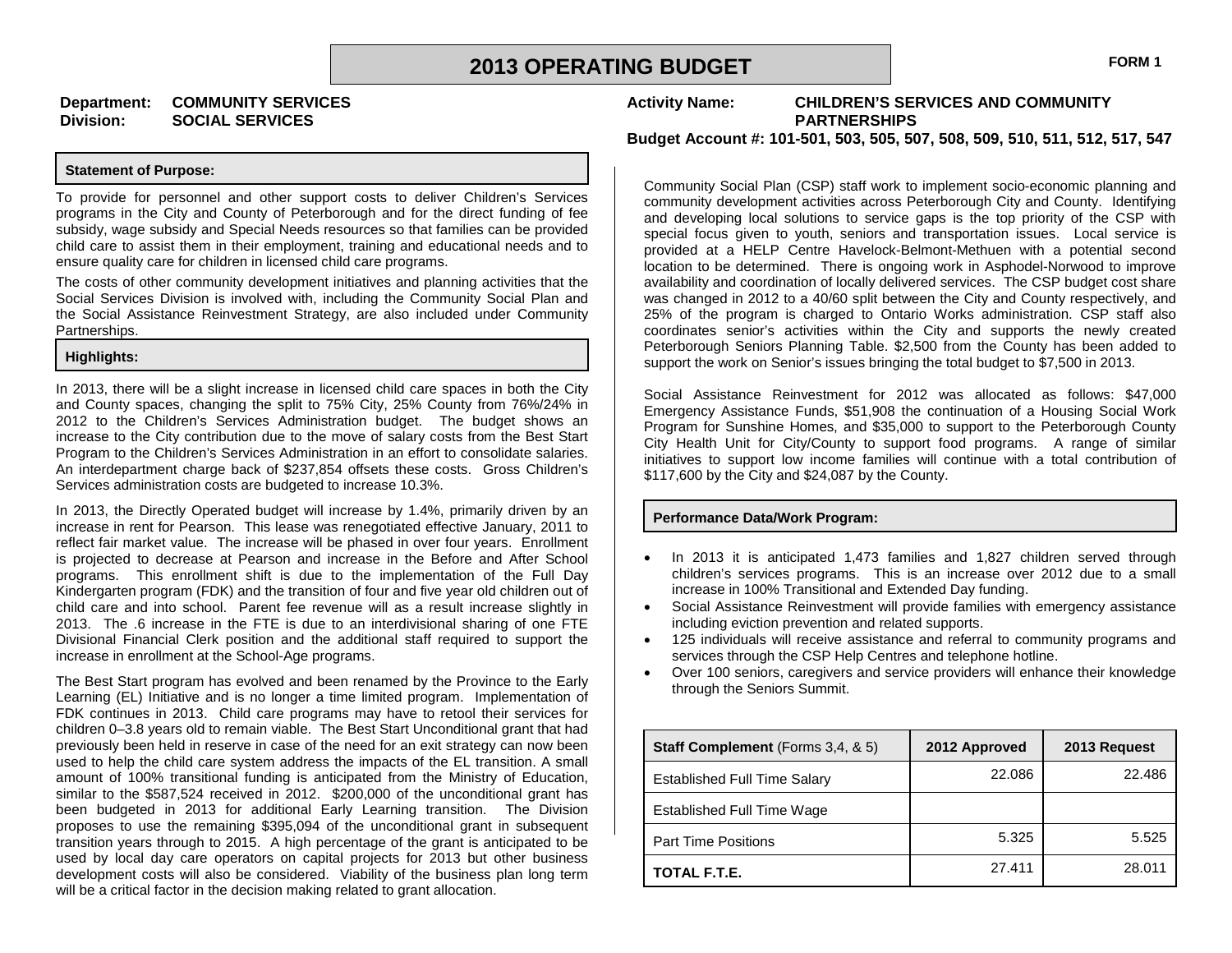|                                                      |             |                           | Over            | Over             |             |                 | Variances 2012 - 2013 Budget |
|------------------------------------------------------|-------------|---------------------------|-----------------|------------------|-------------|-----------------|------------------------------|
|                                                      |             |                           | (Under)         | (Under)          |             | Over (Under)    | Over (Under)                 |
|                                                      | 2012        | 2012                      | 2012            | 2012             | 2013        | 2012            | 2012                         |
| <b>Description</b>                                   | Approved    | <b>Preliminary Actual</b> | <b>Budget %</b> | <b>Budget \$</b> | Recommended | <b>Budget %</b> | <b>Budget \$</b>             |
| <b>Childrens Services and Community Partnerships</b> |             |                           |                 |                  |             |                 |                              |
| Personnel                                            | 1,845,605   | 1,794,338                 | $-2.8%$         | (51, 267)        | 1,884,674   | 2.1%            | 39,069                       |
| Contractual                                          | 9,300,617   | 9,606,284                 | 3.3%            | 305,667          | 9,751,246   | 4.8%            | 450,629                      |
| Materials, Supplies                                  | 82,555      | 81,060                    | $-1.8%$         | (1, 495)         | 66,465      | $-19.5%$        | (16,090)                     |
| Repair and Maintenance                               | 28,337      | 28,337                    |                 |                  | 25,100      | $-11.4%$        | (3,237)                      |
| Fees and Debt Charges                                | 1,738       | 1,738                     |                 |                  | 1,580       | $-9.1%$         | (158)                        |
| New Equipment                                        | 2,107       | 2,107                     |                 |                  | 2,107       |                 |                              |
| Rentals                                              | 104,321     | 104,321                   |                 |                  | 101,376     | $-2.8%$         | (2,945)                      |
| Travelling, Training                                 | 31,244      | 31,309                    | 0.2%            | 65               | 32,740      | 4.8%            | 1,496                        |
| Other                                                |             |                           |                 |                  |             |                 |                              |
| Recoveries                                           | (1,948,539) | (1,941,875)               | 0.3%            | 6,664            | (2,080,869) | $-6.8%$         | (132, 330)                   |
|                                                      |             |                           |                 |                  |             |                 |                              |
|                                                      | 9,447,985   | 9,707,619                 | 2.7%            | 259,634          | 9,784,419   | 3.6%            | 336,434                      |
| Revenue                                              |             |                           |                 |                  |             |                 |                              |
| Subsidies                                            | 7,309,885   | 7,576,816                 | 3.7%            | 266,931          | 7,576,816   | 3.7%            | 266,931                      |
| 100% Subsidies                                       | 193,850     | 193,860                   |                 | 10               | 193,860     |                 | 10 <sup>1</sup>              |
| <b>County Share</b>                                  | 534,028     | 534,564                   | 0.1%            | 536              | 556,608     | 4.2%            | 22,580                       |
|                                                      |             |                           |                 |                  |             |                 |                              |
|                                                      | 8,037,763   | 8,305,240                 | 3.3%            | 267,477          | 8,327,284   | 3.6%            | 289,521                      |
|                                                      |             |                           |                 |                  |             |                 |                              |
| <b>NET REQUIREMENT</b>                               | 1,410,222   | 1,402,379                 | $-0.6%$         | (7, 843)         | 1,457,135   | 3.3%            | 46,913                       |
|                                                      |             |                           |                 |                  |             |                 |                              |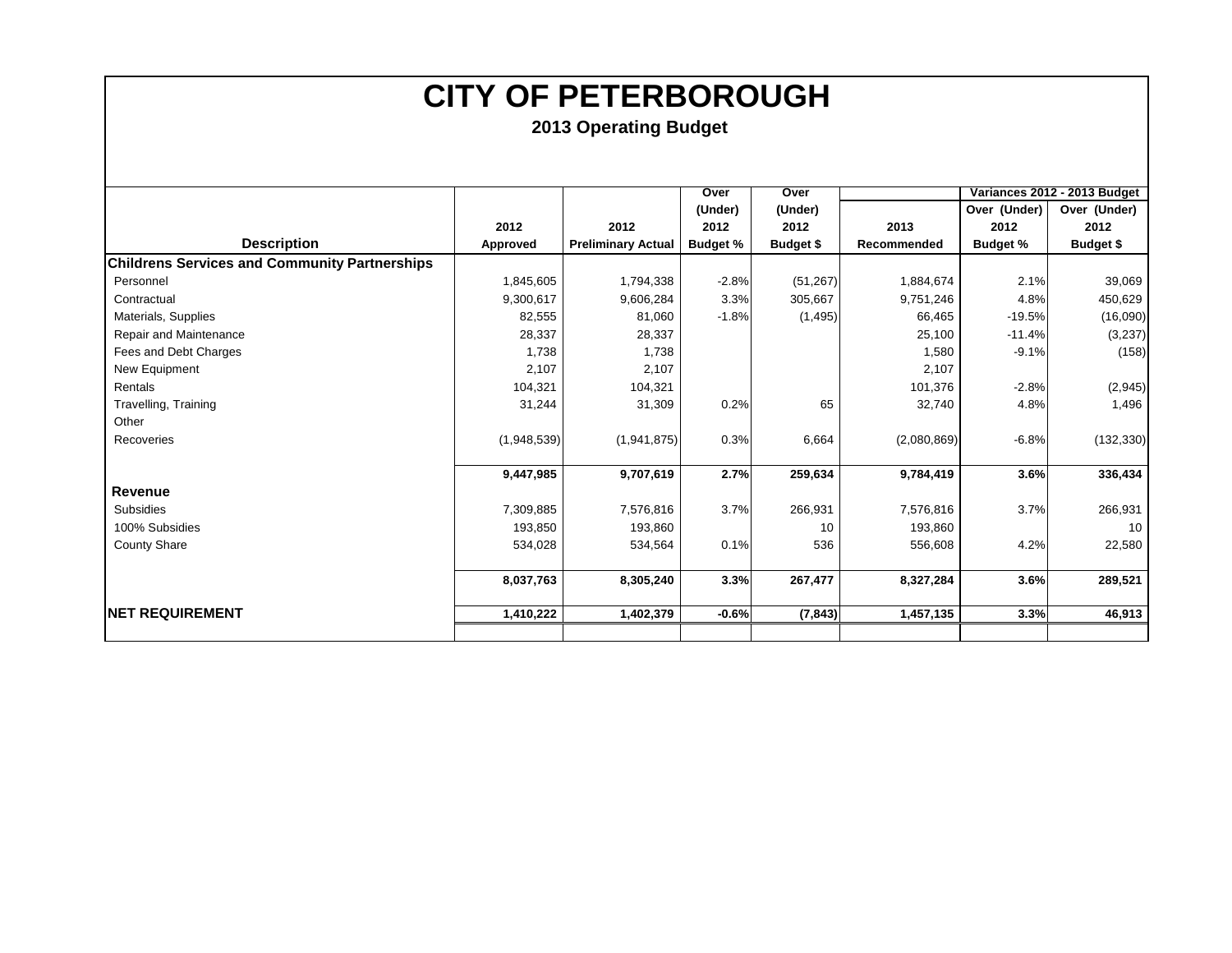### **2013 OPERATING BUDGET FORM 1**

**Activity Name: HOUSING**

**Division: HOUSING**

#### **Statement of Purpose:**

The City of Peterborough is the provincially designated Service Manager for a portfolio of approximately 2,000 social housing units in the City and County, managed by 21 non-profit providers. The City partners with the private and non-profit sector to build new affordable rental housing, provides housing information, and funds housing support programs to assist low-income households.

#### **Highlights:**

The majority of the Housing Division's budget is for social housing subsidies, which are prescribed by provincially legislated formulas. A consolidated service agreement between the City and County is used to calculate the County's proportionate share, which is 53.7% in 2013 (53**.**4% in 2012).

The Division's 2013 work program has four main elements: Social Housing Portfolio and Rent Supplement Programs, Affordable Housing Stock, Housing Policy Development and Housing Support Programs.

The Housing Services Act (HSA, 2011), sets out the City's social housing responsibilities, Core legislated responsibilities for the City include:

- Maintaining service levels (1,569 units which are rent geared-to-income)
- Calculating and paying annual subsidies using several funding formulas
- Managing a social housing waiting list (Housing Access Peterborough)
- Providing local rules about eligibility, priority and occupancy of social housing
- Conducting operational reviews, managing projects in receivership; and
- Reporting to the Province on annual compliance.

Social housing is a valuable community asset and the effective management of social housing must go beyond the basic legislation. The Division seeks out efficiencies in asset management, property management and capital repair, and supports good governance among hundreds of volunteers, and addresses projects in difficulty.

The Division designs and delivers provincially funded programs, negotiates funding agreements, monitors construction progress for new projects, and ensures program compliance.

**Budget Account #: 791, 792, 793, 794, 795, 796, 797, 798, 799, 800, 801, 802, 803, 804, 805, 806**

The Division provides funds through service contracts for the Housing Resource Centre (HRC) (core service and rent bank) and Housing Access Peterborough (delivered by PHC), and supports the Affordable Housing Action Committee (AHAC) in their annual publication (Housing is Fundamental) as well as their research projects. In addition, in 2013, the Province requires a local, consolidated, 10 year Housing and Homelessness Plan. The City's Housing and Social Services Divisions will report to Council on a proposed Plan. (PLHD12-003, dated June 18, 2012)

The additional net requirement for Housing in 2013 for the City and County is approximately \$154,600 of which \$45,100 is funded by the City and \$109,500 by the County. The increase for 2013 across the whole portfolio for salaries, insurance, taxes, utilities and other general operating costs is \$285,600. The increase in 2013 to contractual services for the Housing and Homelessness Plan is \$30,000. Cost reduction in other areas is \$45,500. As well, there is an estimated saving in mortgage payments of \$103,000 as \$10.4M in social housing mortgages renew in 2013, with anticipated lower interest rates. Revenue from the Province is reduced by \$17,500.

#### **Performance Data/Work Program:**

The need for affordable housing in the City and County is measured as follows: over 1,600 households are on the social housing waiting list; the average two-bedroom apartment is unaffordable for 60% of the renter population (monthly rent is \$899); and the vacancy rate continues to decline for the third consecutive year to 3.5% indicating that it is increasingly hard to find a vacant rental unit.

| <b>Staff Complement</b> (Forms 3,4, & 5) | 2012 Approved | 2013 Request |
|------------------------------------------|---------------|--------------|
| <b>Established Full Time Salary</b>      | 6.400         | 6.400        |
| Established Full Time Wage               |               |              |
| <b>Part Time Positions</b>               |               |              |
| TOTAL F.T.E.                             | 6.400         | 6.400        |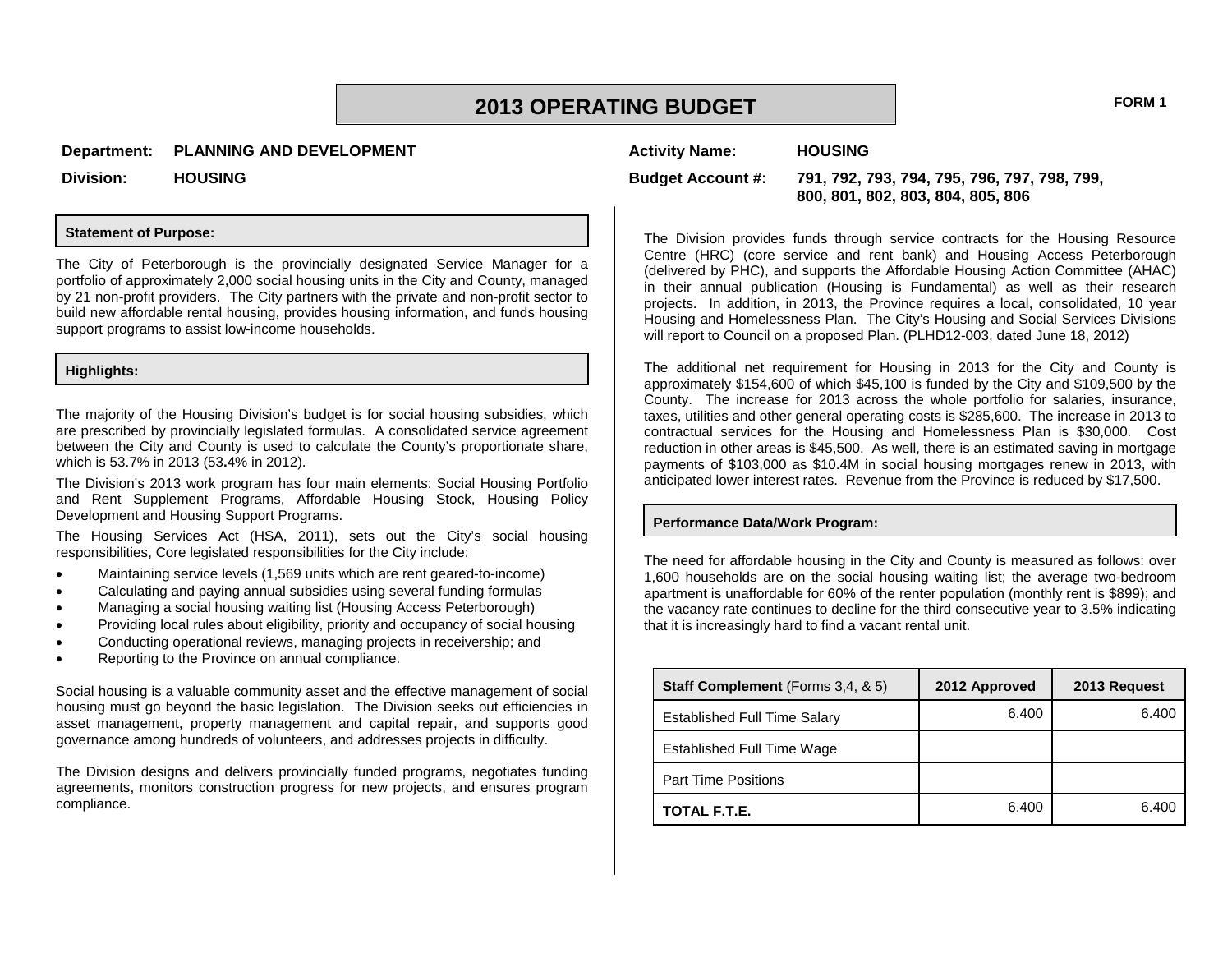|                                         |            |                           | Over            | Over             |             |                 | Variances 2012 - 2013 Budget |
|-----------------------------------------|------------|---------------------------|-----------------|------------------|-------------|-----------------|------------------------------|
|                                         |            |                           | (Under)         | (Under)          |             | Over (Under)    | Over (Under)                 |
|                                         | 2012       | 2012                      | 2012            | 2012             | 2013        | 2012            | 2012                         |
| <b>Description</b>                      | Approved   | <b>Preliminary Actual</b> | <b>Budget %</b> | <b>Budget \$</b> | Recommended | <b>Budget %</b> | <b>Budget \$</b>             |
|                                         |            |                           |                 |                  |             |                 |                              |
| <b>HOUSING</b>                          |            |                           |                 |                  |             |                 |                              |
| <b>Gross Expenditures</b>               |            |                           |                 |                  |             |                 |                              |
| <b>Housing Administration</b>           | 841,329    | 852,922                   | 1.4%            | 11,593           | 883,868     | 5.1%            | 42,539                       |
| Peterborough Housing Corporation        | 2,838,000  | 2,838,000                 |                 |                  | 2,948,000   | 3.9%            | 110,000                      |
| <b>Rent Supplement Programs</b>         | 1,642,680  | 1,622,680                 | $-1.2%$         | (20,000)         | 1,527,108   | $-7.0%$         | (115, 572)                   |
| Non Profit and Native Housing Providers | 6,825,000  | 6,825,000                 |                 |                  | 6,900,000   | 1.1%            | 75,000                       |
| <b>Housing Resource Centre</b>          | 421,792    | 424,922                   | 0.7%            | 3,130            | 322,705     | $-23.5%$        | (99, 087)                    |
| Housing Access Peterborough             | 126,442    | 126,442                   |                 |                  | 128,970     | 2.0%            | 2,528                        |
| Special Program Funding - DOOR          | 2,110,000  | 1,950,000                 | $-7.6%$         | (160,000)        | 750,000     | $-64.5%$        | (1,360,000)                  |
| Special Program Funding - IAH           |            |                           |                 |                  | 1,093,490   |                 | 1,093,490                    |
|                                         |            |                           |                 |                  |             |                 |                              |
|                                         | 14,805,243 | 14,639,966                | $-1.1%$         | (165, 277)       | 14,554,141  | $-1.7%$         | (251, 102)                   |
| <b>Revenues</b>                         |            |                           |                 |                  |             |                 |                              |
| <b>Housing Administration</b>           | 484,220    | 501,682                   | 3.6%            | 17,462           | 533,396     | 10.2%           | 49,176                       |
|                                         | 1,815,688  |                           |                 |                  |             | 3.2%            | 57,593                       |
| Peterborough Housing Corporation        |            | 1,815,688                 |                 |                  | 1,873,281   |                 |                              |
| <b>Rent Supplement Programs</b>         | 1,157,045  | 1,137,045                 | $-1.7%$         | (20,000)         | 1,065,699   | $-7.9%$         | (91, 346)                    |
| Non Profit and Native Housing Providers | 4,739,565  | 4,739,565                 |                 |                  | 4,793,267   | 1.1%            | 53,702                       |
| <b>Housing Resource Centre</b>          | 314,697    | 317,827                   | 1.0%            | 3,130            | 214,178     | $-31.9%$        | (100, 519)                   |
| Housing Access Peterborough             | 67,520     | 67,520                    |                 |                  | 69,257      | 2.6%            | 1,737                        |
| Special Program Funding - DOOR          | 2,110,000  | 1,950,000                 | $-7.6%$         | (160,000)        | 750,000     | $-64.5%$        | (1,360,000)                  |
| Special Program Funding - IAH           |            |                           |                 |                  | 1,093,490   |                 | 1,093,490                    |
|                                         | 10,688,735 | 10,529,327                | $-1.5%$         | (159, 408)       | 10,392,568  | $-2.8%$         | (296, 167)                   |
| <b>Net Requirements</b>                 |            |                           |                 |                  |             |                 |                              |
| <b>Housing Administration</b>           | 357,109    | 351,240                   | $-1.6%$         | (5,869)          | 350,472     | $-1.9%$         | (6, 637)                     |
| Peterborough Housing Corporation        | 1,022,312  | 1,022,312                 |                 |                  | 1,074,719   | 5.1%            | 52,407                       |
| <b>Rent Supplement Programs</b>         | 485,635    | 485,635                   |                 |                  | 461,409     | $-5.0%$         | (24, 226)                    |
| Non Profit and Native Housing Providers | 2,085,435  | 2,085,435                 |                 |                  | 2,106,733   | 1.0%            | 21,298                       |
| Housing Resource Centre                 | 107,095    | 107,095                   |                 |                  | 108,527     | 1.3%            | 1,432                        |
| Housing Access Peterborough             | 58,922     | 58,922                    |                 |                  | 59,713      | 1.3%            | 791                          |
| Special Program Funding - DOOR          |            |                           |                 |                  |             |                 |                              |
| Special Program Funding - IAH           |            |                           |                 |                  |             |                 |                              |
|                                         |            |                           |                 |                  |             |                 |                              |
|                                         | 4,116,508  | 4,110,639                 | $-0.1%$         | (5,869)          | 4,161,573   | 1.1%            | 45,065                       |
|                                         |            |                           |                 |                  |             |                 |                              |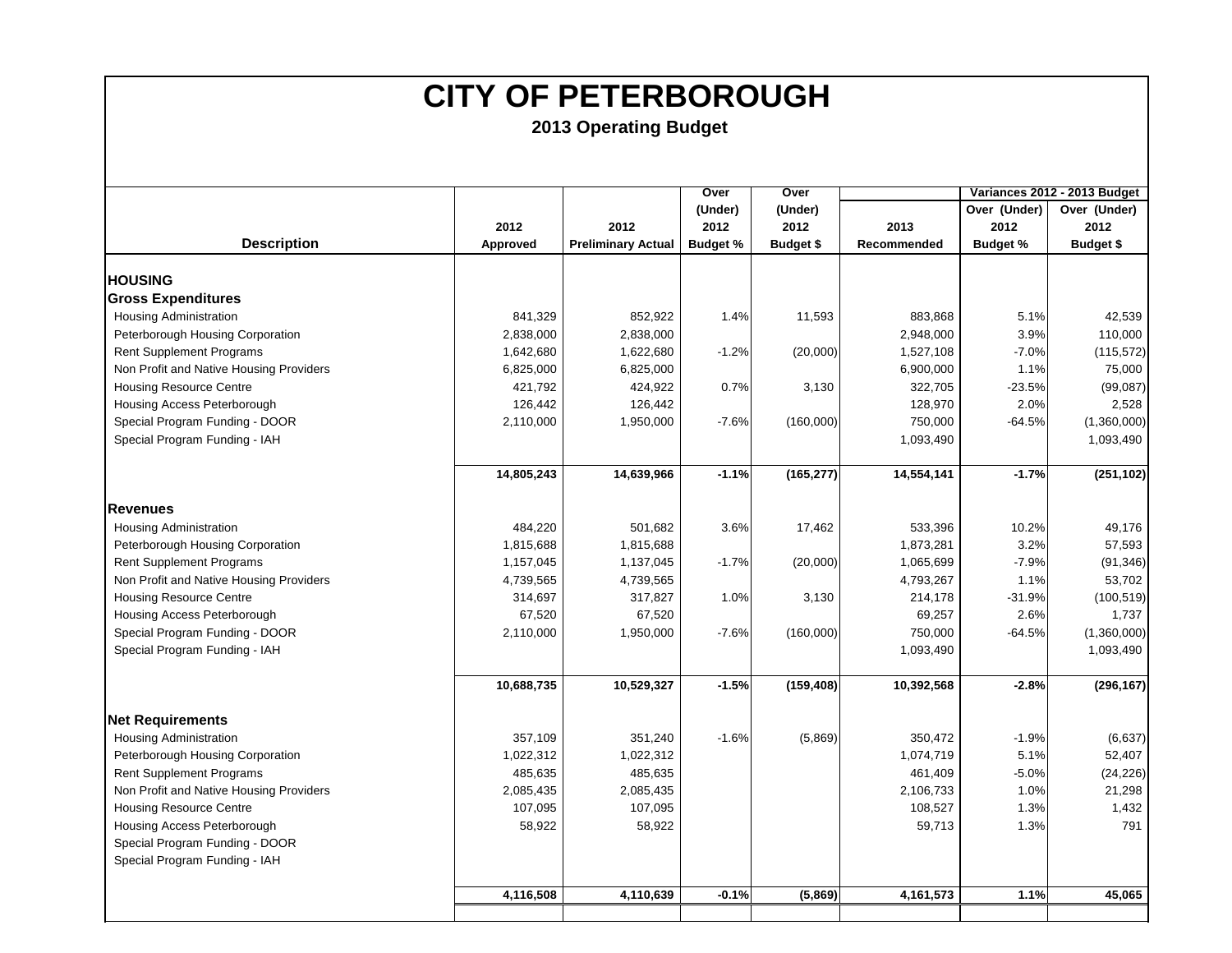|                                                             |            |                           | Over            | Over       |             |                 | Variances 2012 - 2013 Budget |
|-------------------------------------------------------------|------------|---------------------------|-----------------|------------|-------------|-----------------|------------------------------|
|                                                             |            |                           | (Under)         | (Under)    |             | Over (Under)    | Over (Under)                 |
|                                                             | 2012       | 2012                      | 2012            | 2012       | 2013        | 2012            | 2012                         |
| <b>Description</b>                                          | Approved   | <b>Preliminary Actual</b> | <b>Budget %</b> | Budget \$  | Recommended | <b>Budget %</b> | <b>Budget \$</b>             |
|                                                             |            |                           |                 |            |             |                 |                              |
| <b>Housing</b>                                              |            |                           |                 |            |             |                 |                              |
| Personnel                                                   | 636,942    | 614,985                   | $-3.4%$         | (21, 957)  | 651,767     | 2.3%            | 14,825                       |
| Contractual                                                 | 14,166,101 | 14,026,981                | $-1.0%$         | (139, 120) | 11,715,644  | $-17.3%$        | (2,450,457)                  |
| Materials, Supplies                                         | 4,000      | 3,500                     | $-12.5%$        | (500)      | 3,500       | $-12.5%$        | (500)                        |
| Fees, Debt Charges                                          |            |                           |                 |            |             |                 |                              |
| New Equipment                                               |            |                           |                 |            |             |                 |                              |
| Travelling, Training                                        | 18,200     | 14,500                    | $-20.3%$        | (3,700)    | 16,250      | $-10.7%$        | (1,950)                      |
| Recoveries - Capital Analyst                                |            |                           |                 |            |             |                 |                              |
| Recoveries - Interdepartmental                              | (20,000)   | (20,000)                  |                 |            | (20,000)    |                 |                              |
|                                                             |            |                           |                 |            |             |                 |                              |
|                                                             | 14,805,243 | 14,639,966                | $-1.1%$         | (165, 277) | 12,367,161  | $-16.5%$        | (2, 438, 082)                |
| <b>Transfer from Province Government</b>                    | 336,975    | 292,385                   | $-13.2%$        | (44, 590)  | 138,305     | $-59.0%$        | (198, 670)                   |
| Transfer from Federal Government - Social Housing Portfolio | 3,524,561  | 3,524,561                 |                 |            | 2,413,665   | $-31.5%$        | (1, 110, 896)                |
| <b>Transfer from Social Services</b>                        |            | 51,908                    |                 | 51,908     | 51,908      |                 | 51,908                       |
| Transfer From/(To) Reserves                                 | 2,110,000  | 1,950,000                 | $-7.6%$         | (160,000)  | 775,000     | $-63.3%$        | (1,335,000)                  |
| <b>County Share</b>                                         | 4,717,199  | 4,710,473                 | $-0.1%$         | (6, 726)   | 4,826,710   | 2.3%            | 109,511                      |
|                                                             |            |                           |                 |            |             |                 |                              |
|                                                             | 10,688,735 | 10,529,327                | $-1.5%$         | (159, 408) | 8,205,588   | $-23.2%$        | (2,483,147)                  |
| <b>INET REQUIREMENT</b>                                     | 4,116,508  | 4,110,639                 | $-0.1%$         | (5,869)    | 4,161,573   | 1.1%            | 45,065                       |
|                                                             |            |                           |                 |            |             |                 |                              |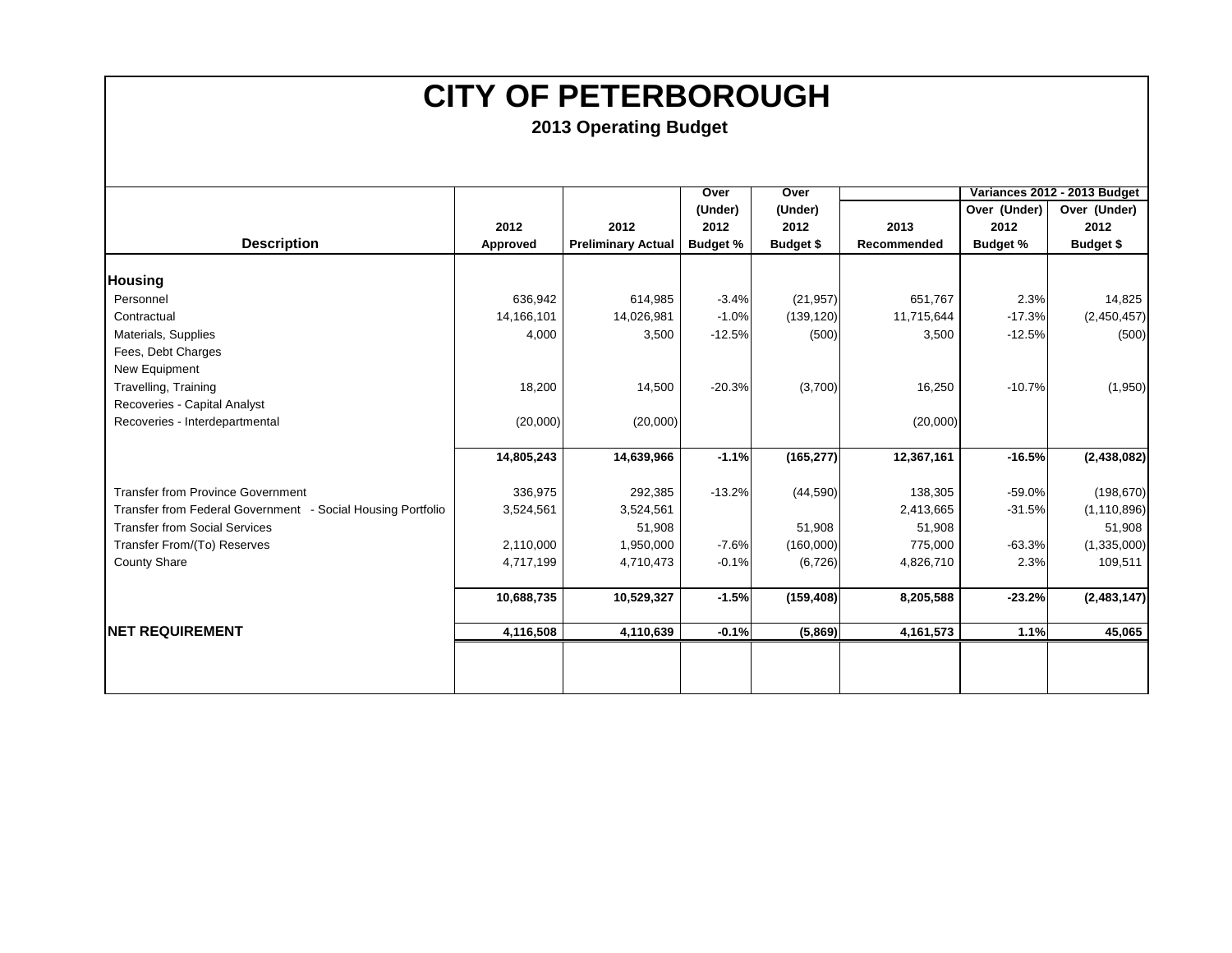### **2013-2022 CAPITAL BUDGET JUSTIFICATION OTHER ASSETS**

**Department: PLANNING & DEVELOPMENT Budget Reference #: 7-4.01**

### **Division: HOUSING**

### **Commitments Made**

None

### **Effects on Future Operating Budgets**

This investment in upgrading and maintaining the existing aging portfolio will help provide safe reliable housing, reduce operating costs, reduce the waiting list, and enable the City to maintain the portfolio to meet the Province's required service level standard.

#### **Project Name & Description Project Detail, Justification & Reference Map**

Capital Repairs **The State of the State of The S100,000/year** is a "placeholder" that deals with emergency repairs only until a strategic asset management plan can be considered by Council. This capital reserve will accumulate, with City and County contributions based on the weighted assessment sharing ratios, as long as no emergency repairs are required to be funded within the year.

> Based on the 2010 Building Condition Audit (BCA) prepared by The Stonewell Group Inc., it is evident that the Social Housing stock has deferred maintenance and will continue to need financial assistance for many years to come. The Stonewell report anticipates the shortfall over the next 20 years to be \$62.6 M. This number could be slightly reduced as it is based on all providers continuing past the expiry date of their Operating Agreement. It is also evident that the current level of reserves held by social housing providers of \$7.6 M is inadequate to finance the needed repairs.

> Past government initiatives, such as the 2008 Social Housing Capital Repair Fund provided the City with \$0.85 M, and the 2009/2010 Social Housing Renovation and Retrofit Program (SHRRP) provided the City with \$5.4 M, to help fund immediately needed repairs. These programs took the pressure off in the short term but have all but ended and there is no sign of any program to replace them. The 2011-2015 Investment in Affordable Housing Program (IAH) does not allow any repair money for Social Housing.

> Staff will have to further analyze the 2010 BCA report to determine how recent repairs impact findings and to help prioritize future repair projects. A strategic asset management plan for social housing, including recommendations on meeting service level standards as Operating Agreements expire will be required.

**CAP FORM 1 (OTHER)**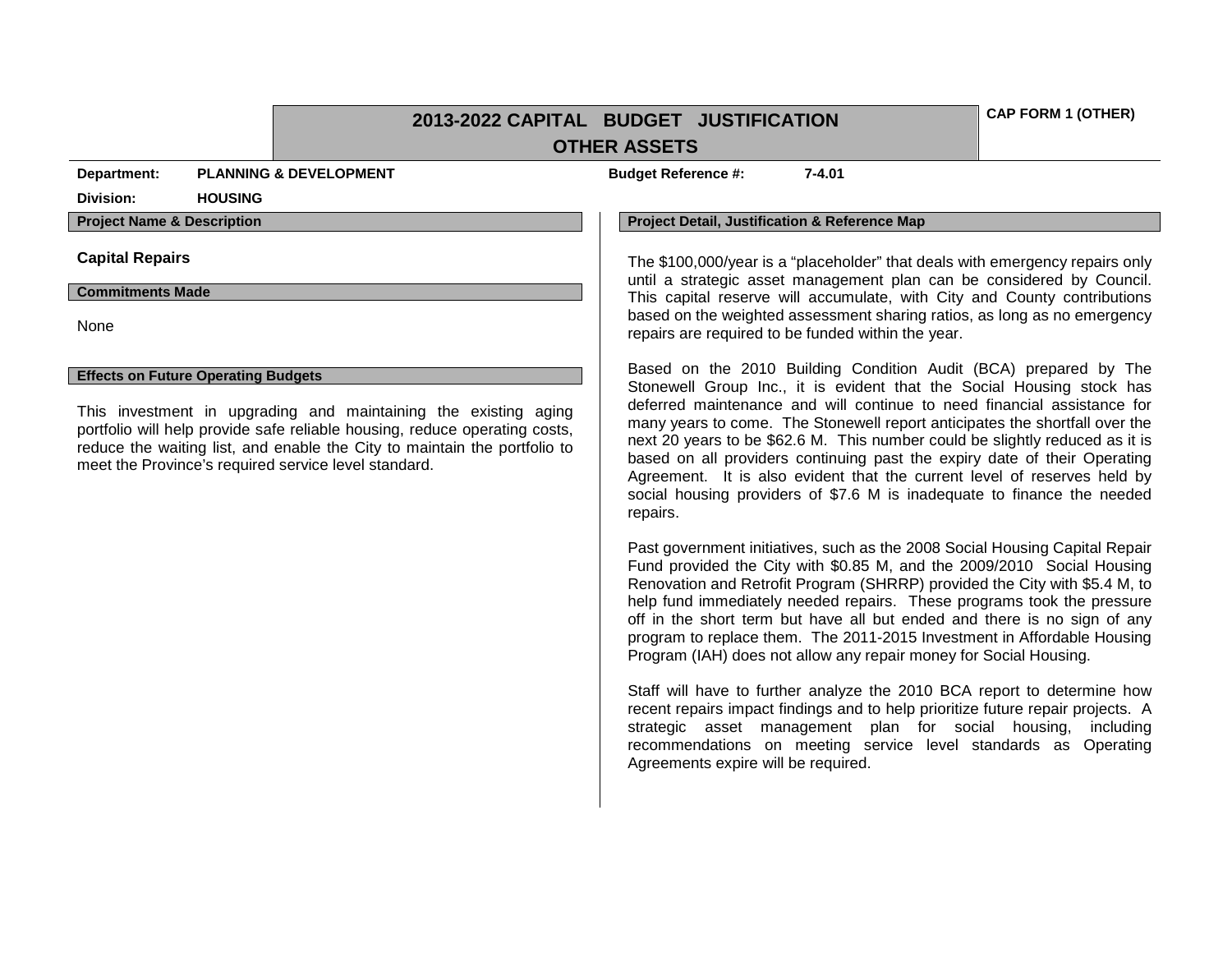| <b>City of Peterborough</b><br><b>Other Capital Assets</b><br><b>Ten Year Capital Budget Estimates</b><br>2013-2022 & Subsequent Years<br>(\$000's)                                   |                                                                                      |              |          |       |       |       |       |                  |       |       |       |       |       |         |
|---------------------------------------------------------------------------------------------------------------------------------------------------------------------------------------|--------------------------------------------------------------------------------------|--------------|----------|-------|-------|-------|-------|------------------|-------|-------|-------|-------|-------|---------|
|                                                                                                                                                                                       |                                                                                      | Project      | Approved |       |       |       |       | <b>REQUESTED</b> |       |       |       |       |       | 2023 to |
| (1)                                                                                                                                                                                   |                                                                                      | <b>Total</b> | Pre-2013 | 2013  | 2014  | 2015  | 2016  | 2017             | 2018  | 2019  | 2020  | 2021  | 2022  | 2037    |
| <b>DEPARTMENT</b><br><b>DIVISION/ACTIVITY</b><br><b>PROJECT DESCRIPTION</b><br><b>PROJECT#</b>                                                                                        | <b>Planning &amp; Development</b><br>Housing<br><b>Capital Repairs</b><br>$7 - 4.01$ |              |          |       |       |       |       |                  |       |       |       |       |       |         |
| <b>EXPENDITURES</b><br>CONTRACTUAL SERVICES                                                                                                                                           |                                                                                      | 4,300.0      |          | 100.0 | 100.0 | 100.0 | 125.0 | 125.0            | 125.0 | 150.0 | 150.0 | 150.0 | 175.0 | 3,000.0 |
| <b>DIRECT REVENUE</b><br><b>SUBSIDIES</b>                                                                                                                                             |                                                                                      | 4,300.0      |          | 100.0 | 100.0 | 100.0 | 125.0 | 125.0            | 125.0 | 150.0 | 150.0 | 150.0 | 175.0 | 3,000.0 |
| OTHER - County of Peterborough                                                                                                                                                        |                                                                                      | 2,296.7      |          | 53.7  | 53.4  | 53.4  | 66.8  | 66.8             | 66.8  | 80.1  | 80.1  | 80.1  | 93.5  | 1,602.0 |
|                                                                                                                                                                                       |                                                                                      | 2,296.7      |          | 53.7  | 53.4  | 53.4  | 66.8  | 66.8             | 66.8  | 80.1  | 80.1  | 80.1  | 93.5  | 1,602.0 |
| <b>INET REQUIREMENTS</b><br>To be financed from<br><b>DEBENTURES</b><br><b>OWNERS' SHARE</b><br>CITY'S - TAX SUPPORTED<br><b>CITY'S - SEWER SURCHARGE</b><br>CITY'S - INDUSTRIAL LAND |                                                                                      | 2,003.3      |          | 46.3  | 46.6  | 46.6  | 58.2  | 58.2             | 58.2  | 69.9  | 69.9  | 69.9  | 81.5  | 1,398.0 |
| DEVELOPMENT CHARGE RESERVE FUND<br><b>OTHER REVENUE</b><br><b>CAPITAL LEVY</b>                                                                                                        |                                                                                      | 2,003.3      |          | 46.3  | 46.6  | 46.6  | 58.2  | 58.2             | 58.2  | 69.9  | 69.9  | 69.9  | 81.5  | 1,398.0 |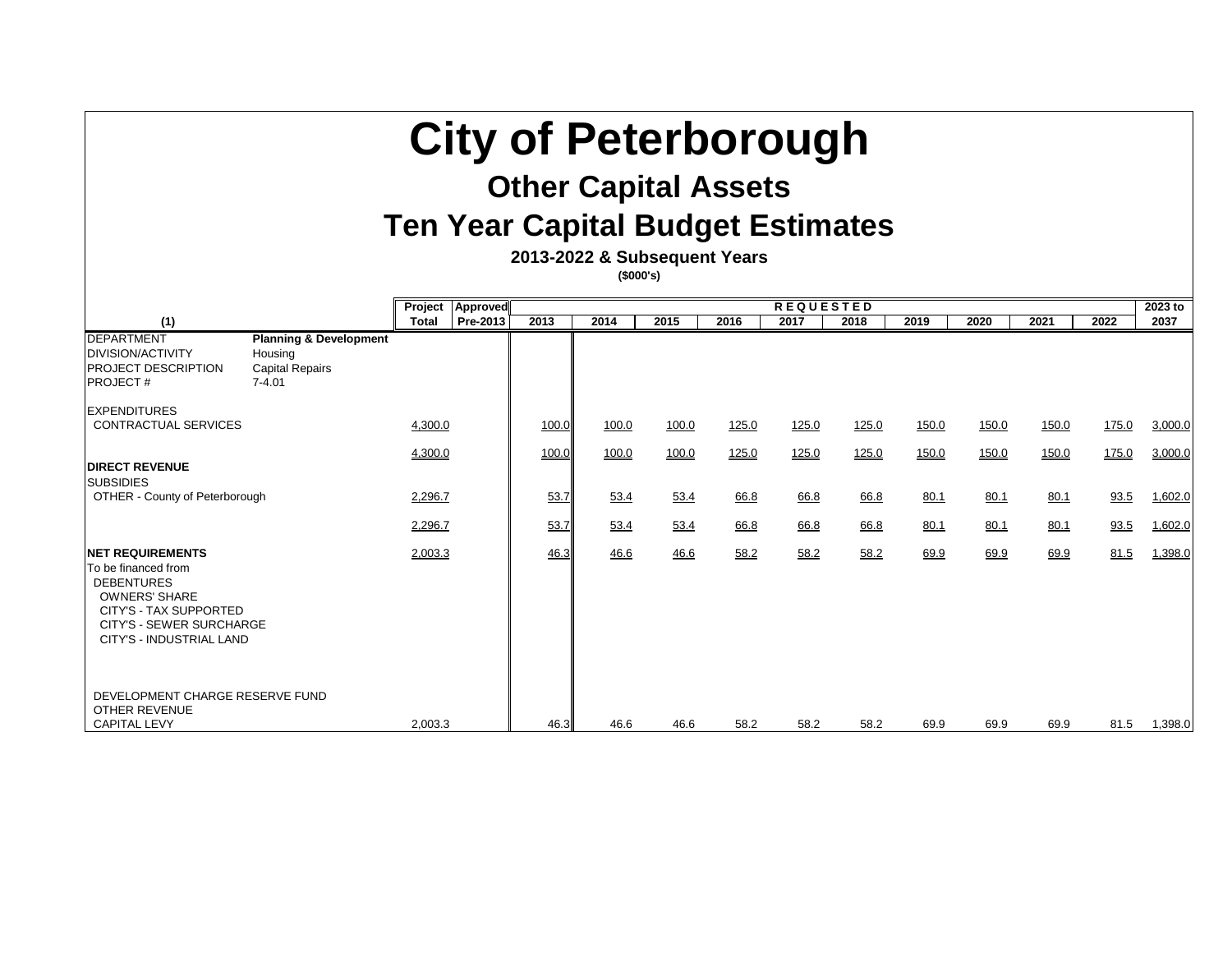|                                            | 2013-2022 CAPITAL BUDGET JUSTIFICATION | <b>CAP FORM 1 (OTHER)</b>                                                                                                                                                                                                                                                                                                                                                                                                 |  |
|--------------------------------------------|----------------------------------------|---------------------------------------------------------------------------------------------------------------------------------------------------------------------------------------------------------------------------------------------------------------------------------------------------------------------------------------------------------------------------------------------------------------------------|--|
|                                            |                                        | <b>OTHER ASSETS</b>                                                                                                                                                                                                                                                                                                                                                                                                       |  |
| Department:                                | <b>PLANNING &amp; DEVELOPMENT</b>      | <b>Budget Reference #:</b><br>$7 - 4.02$                                                                                                                                                                                                                                                                                                                                                                                  |  |
| <b>HOUSING</b><br>Division:                |                                        |                                                                                                                                                                                                                                                                                                                                                                                                                           |  |
| <b>Project Name &amp; Description</b>      |                                        | <b>Project Detail, Justification &amp; Reference Map</b>                                                                                                                                                                                                                                                                                                                                                                  |  |
| <b>Building Condition Audits</b>           |                                        | The purpose of this project is to conduct regular building condition audits for<br>all of the social housing provider sites in the City and County of                                                                                                                                                                                                                                                                     |  |
| <b>Commitments Made</b>                    |                                        | Peterborough. These audits will continuously update a comprehensive list                                                                                                                                                                                                                                                                                                                                                  |  |
| None                                       |                                        | of capital repairs and expenditures over a 25 to 30 year period, based on<br>site inspections and reviews performed by professionals with diverse and in-<br>depth qualifications in buildings and building science. The reports are<br>intended to form the basis or foundation of a strategic asset management                                                                                                          |  |
| <b>Effects on Future Operating Budgets</b> |                                        | plan for the providers so they may more effectively schedule repairs,<br>monitor equipment and elements, and plan for the anticipated expenditures.                                                                                                                                                                                                                                                                       |  |
|                                            |                                        | Not only will this project then fulfill the Service Manager's obligations with<br>respect to advising on appropriate property management, it will also provide<br>detailed life safety inspections, address risk management issues, potential<br>liabilities, as well as detailed immediate needs analysis and identify<br>potential bulk tenders, which the City could manage.                                           |  |
|                                            |                                        | Typically these types of projects are recommended for implementation<br>every 3 to 5 years, as rates of deterioration vary from site to site, and it is<br>important to have accurate information available to facilitate good decisions<br>when considering expensive capital repairs. The most recent Building<br>Condition audit program was initiated in December of 2009 (PLHD09-009)<br>in response to RFP P-45-09. |  |
|                                            |                                        | Providers will be required to participate as funders in the cost of every<br>proposed City managed BCA project.                                                                                                                                                                                                                                                                                                           |  |
|                                            |                                        |                                                                                                                                                                                                                                                                                                                                                                                                                           |  |